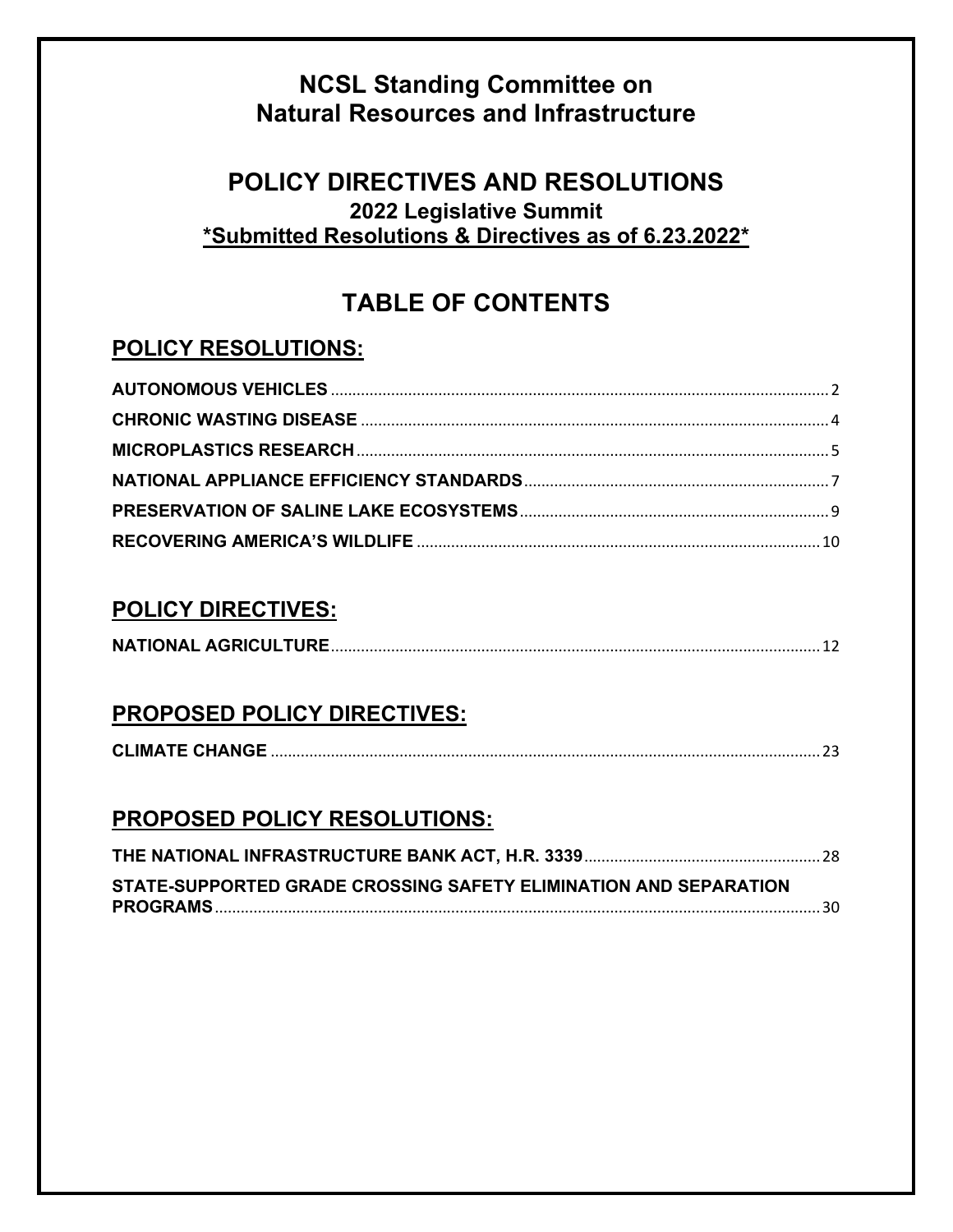# <span id="page-1-0"></span>**POLICY: AUTONOMOUS VEHICLES**

# **TYPE: RESOLUTION**

The automobile is on the cusp of a technological transformation with the potential to

- both revolutionize personal mobility and provide immeasurable safety benefits. As
- vehicles that operate on public roads are subject to both state, federal and local
- jurisdiction, the National Conference of State Legislatures (NCSL) understands the
- need to clearly define state and federal roles as well as avoid unnecessary federal
- preemption and burdensome federal mandates.
- 

## **State Authority to Regulate Autonomous Vehicle Testing**

- NCSL agrees that the National Highway Traffic Safety Administration (NHTSA) should
- be the sole entity setting federal motor vehicle safety standards (FMVSS) for
- autonomous vehicles, equivalent to their current role for conventional vehicles.
- However, NCSL strongly believes that states are the sole authority when it comes to
- vehicle use—which includes vehicle registration; driver licensing and education; traffic
- laws, regulations and enforcement; and insurance and liability. NCSL is opposed to
- congressional or administration proposals that would seek to preempt this authority from
- states by prohibiting states from prescribing certain standards or regulations related to
- autonomous vehicle testing, including requirements related to the presence of a human driver.
- 

## **FMVSS Exemptions**

- NCSL recognizes, appreciates, and agrees that authority to issue exemptions of
- FMVSS remains solely in the realm of the Secretary of Transportation. However, NCSL
- strongly encourages the Secretary (or applicable designated agency) to ensure that any
- exemption of existing motor vehicle safety standards provides a safety level at least
- 29 equal to the safety level of the that of a nonexempt vehicle. NCSL also encourages the
- Secretary (or applicable designated agency) to update FMVSS to account for innovative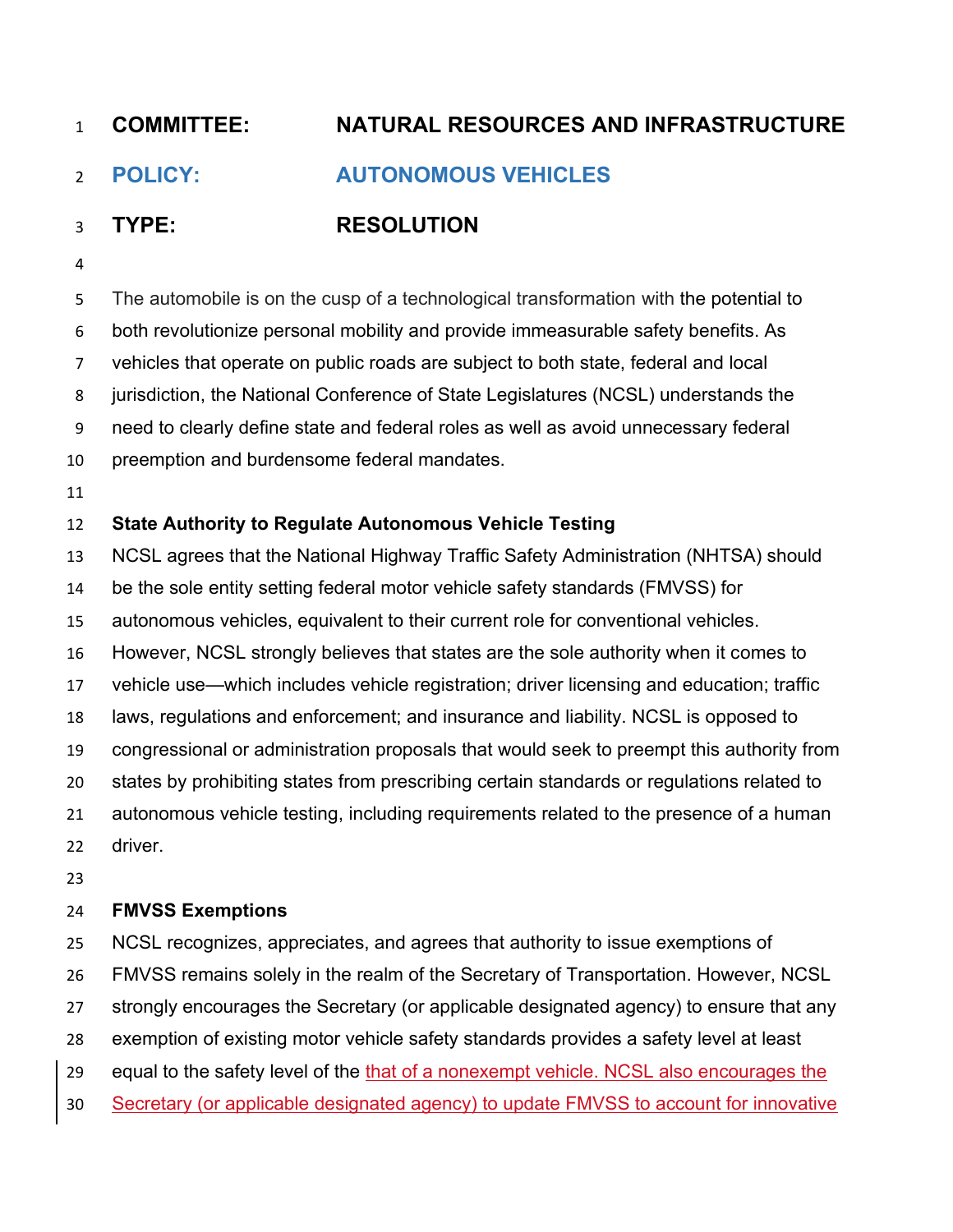- vehicle designs. NCSL encourages Congress to increase the number of exemptions
- granted to a manufacturer to ensure vehicle production is not unnecessarily constrained
- 33 pending updates to existing FMVSS. standard. Further, as exemptions are granted,
- NCSL implores the department to provide such information to states, in a timely
- manner.
- 

### **Advisory Councils**

- NCSL requests that state legislators be appointed to or included in any congressional or
- administration task force, council, or other advisory group related to the development of
- autonomous vehicles. NCSL encourages congressional and administration task forces
- to work with NCSL to help ensure the appropriate states are included.
- 

## **Cybersecurity Information Sharing**

- Cybersecurity is a vital aspect of autonomous vehicles. As vehicles begin to
- communicate with each other (vehicle-to-vehicle or V2V) as well with infrastructure
- (vehicle-to-infrastructure, V2I, and V2X), the potential risk of cyberattacks and security
- breaches greatly increases. NCSL urges both the administration and Congress to both
- share any threat information with state governments and to work with states to ensure
- that such threats and affected vehicle populations do not become endemic. A
- collaborative effort is vital in ensuring such safety.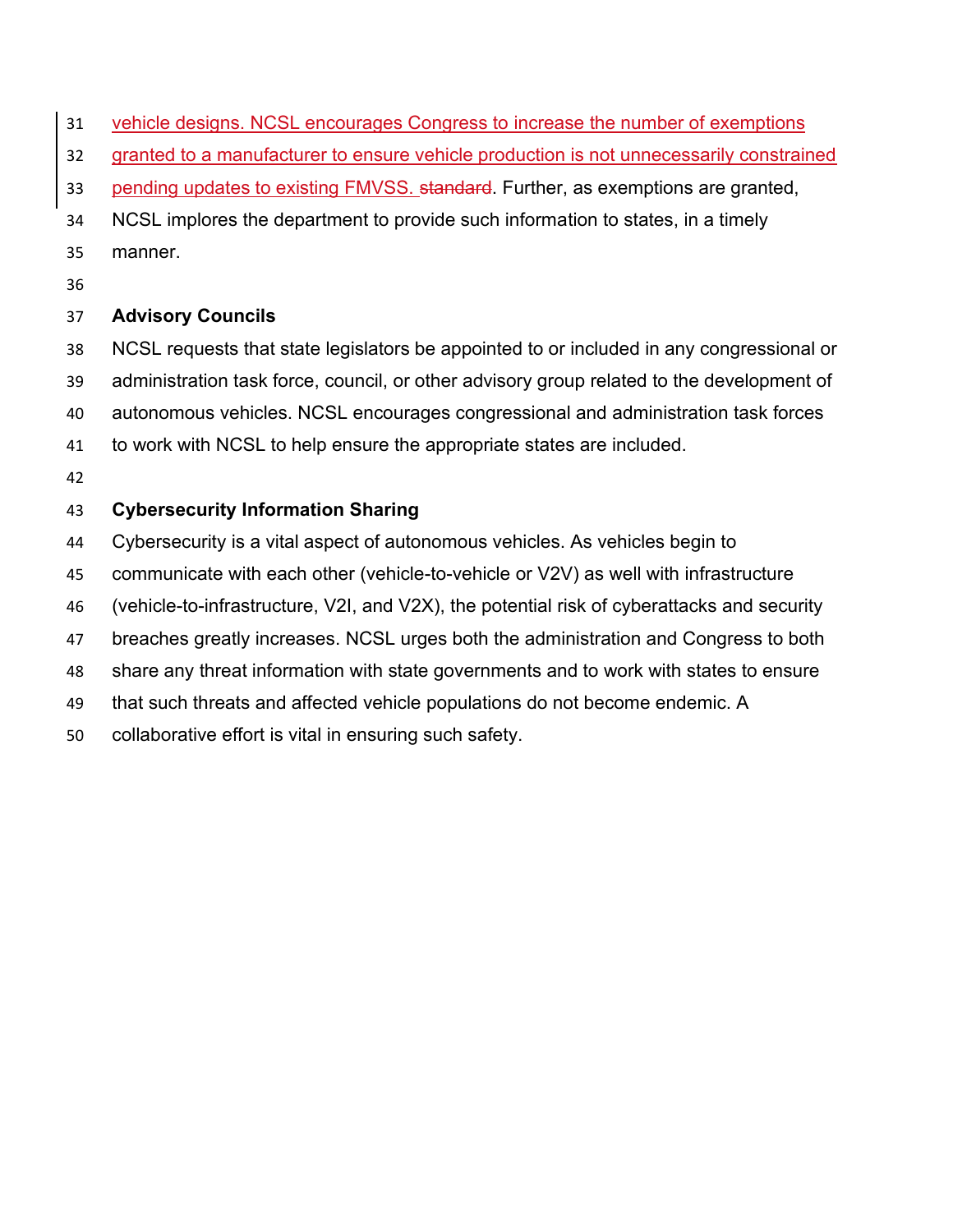<span id="page-3-0"></span>

| $\mathbf{1}$   | <b>COMMITTEE:</b>                                  | <b>NATURAL RESOURCES AND INFRASTRUCTURE</b>                                                  |
|----------------|----------------------------------------------------|----------------------------------------------------------------------------------------------|
| $\overline{2}$ | <b>POLICY:</b>                                     | <b>CHRONIC WASTING DISEASE</b>                                                               |
| 3              | TYPE:                                              | <b>RESOLUTION</b>                                                                            |
| 4              |                                                    | <b>WHEREAS, Chronic Wasting Disease (CWD) affects cervids such as deer, elk, and</b>         |
| 5              |                                                    | moose and has been detected in at least 25 states, according to the CDC's August             |
| 6              | 2021 survey; and                                   |                                                                                              |
| 7              |                                                    |                                                                                              |
| 8              |                                                    | <b>WHEREAS, the states currently grappling with CWD are incurring significant costs to</b>   |
| 9              |                                                    | respond to the disease, often requiring the wildlife management agencies to divert           |
| 10             | limited resources from other vital activities; and |                                                                                              |
| 11             |                                                    |                                                                                              |
| 12             |                                                    | <b>WHEREAS</b> , these diseases create great suffering and death of wildlife and threaten to |
| 13             | infect more animals; and                           |                                                                                              |
| 14             |                                                    |                                                                                              |
| 15             |                                                    | NOW, THEREFORE, BE IT RESOLVED, that the National Conference of State                        |
| 16             |                                                    | Legislatures urges Congress to provide states with additional flexible federal funds for     |
| 17             |                                                    | research and response to emerging wildlife diseases, such as the Chronic Wasting             |
| 18             |                                                    | Disease Management Act in order to effectively address this multi-state wildlife disease     |
| 19             |                                                    | crisis and enable states to assure their wildlife populations are healthy. These funds       |

must be provided without federal mandates on state wildlife management.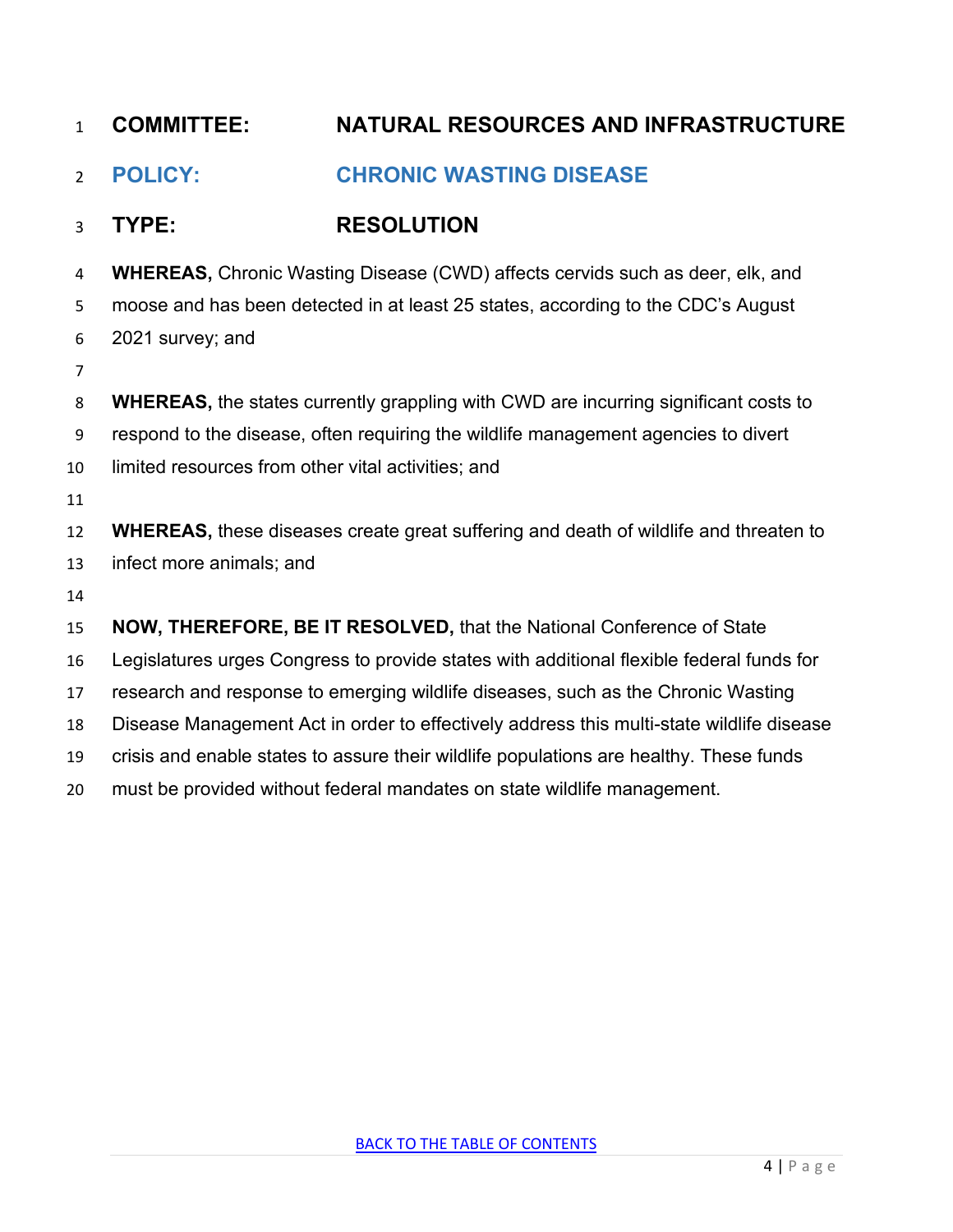<span id="page-4-0"></span>

| $\mathbf{1}$   | <b>COMMITTEE:</b>                                 | NATURAL RESOURCES AND INFRASTRUCTURE                                                            |
|----------------|---------------------------------------------------|-------------------------------------------------------------------------------------------------|
| $\overline{2}$ | <b>POLICY:</b>                                    | <b>MICROPLASTICS RESEARCH</b>                                                                   |
| 3              | TYPE:                                             | <b>RESOLUTION</b>                                                                               |
| 4              |                                                   | A resolution of the National Conference of State Legislatures, urging the federal               |
| 5              |                                                   | government to fund research on microplastics in the environment.                                |
| 6              |                                                   |                                                                                                 |
| 7              |                                                   | <b>WHEREAS, microplastics are pieces of plastic that are less than five millimeters in size</b> |
| 8              |                                                   | which can result from the disposal and breakdown of products and industrial waste               |
| 9              | containing plastics; and                          |                                                                                                 |
| 10             |                                                   |                                                                                                 |
| 11             |                                                   | <b>WHEREAS, the majority of plastics in the United States are not recycled; and</b>             |
| 12             |                                                   |                                                                                                 |
| 13             |                                                   | <b>WHEREAS</b> , recent studies have shown that microplastics are pervasive in the              |
| 14             | environment; and                                  |                                                                                                 |
| 15             |                                                   |                                                                                                 |
| 16             |                                                   | <b>WHEREAS, microplastics are easily ingested by plankton and filter feeding animals and</b>    |
| 17             |                                                   | are found in many species of wildlife including fish and shellfish; and                         |
| 18             |                                                   |                                                                                                 |
| 19             |                                                   | <b>WHEREAS, microplastics have been found in bottled water and other consumer</b>               |
| 20             | products intended for human consumption; and      |                                                                                                 |
| 21             |                                                   |                                                                                                 |
| 22             |                                                   | <b>WHEREAS, microplastics have been found in human stools; and</b>                              |
| 23             |                                                   |                                                                                                 |
| 24             |                                                   | <b>WHEREAS, scientists still know little about the effects of microplastics on the human</b>    |
| 25             | body or on wildlife; and                          |                                                                                                 |
| 26             |                                                   | <b>WHEREAS, water resources, including drinking water, and soils and sediments are</b>          |
| 27             |                                                   |                                                                                                 |
| 28             | rarely tested or monitored for microplastics; and |                                                                                                 |
| 29             |                                                   |                                                                                                 |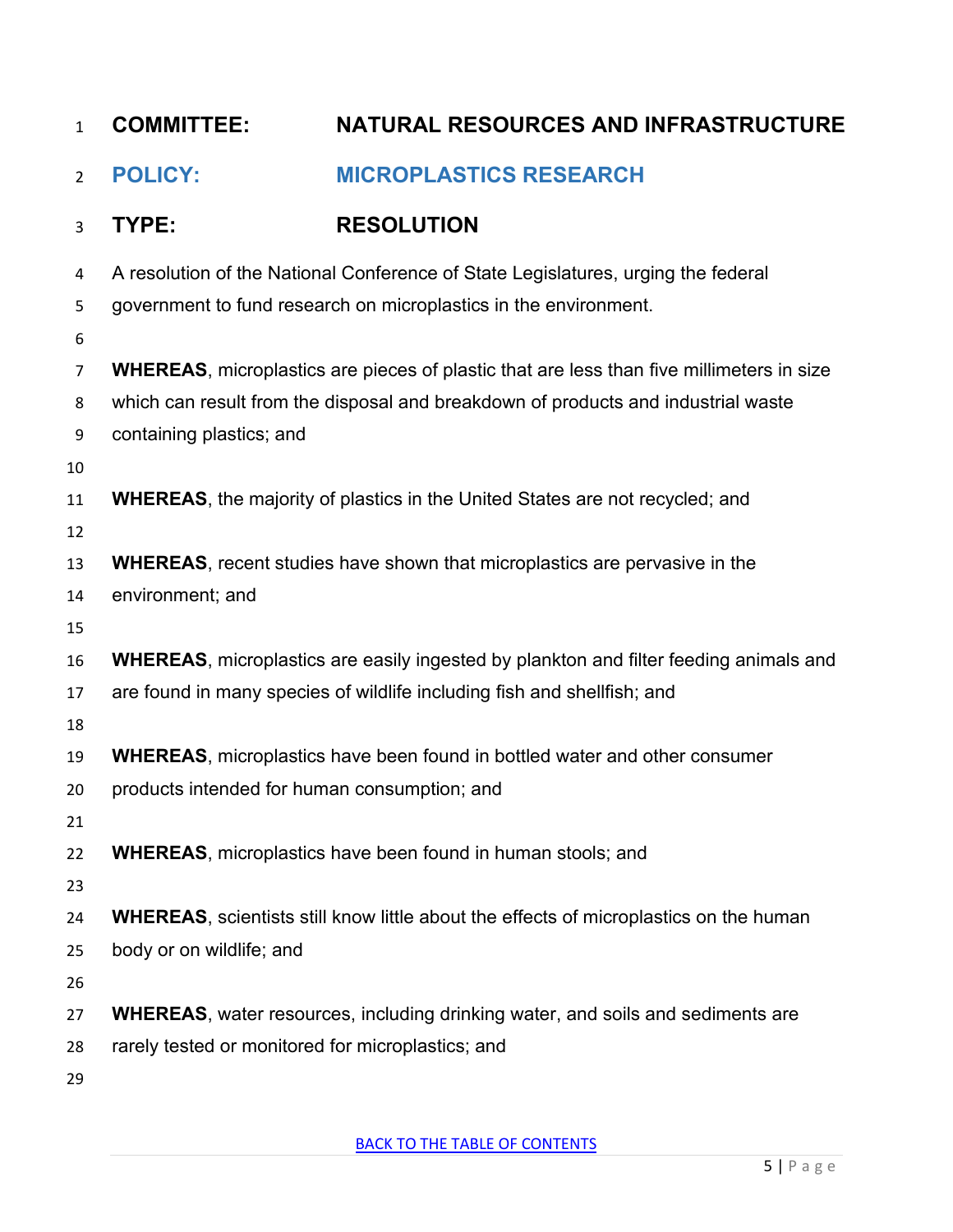- **WHEREAS**, questions still remain as to the sources of microplastics in the environment,
- including the contributions from wastewater treatment facilities; and
- 
- **WHEREAS**, research is needed to understand the impacts of microplastics on the
- environment and human health and to develop testing and monitoring protocols.
- 
- **NOW, THEREFORE, BE IT RESOLVED,** by the National Conference of State
- Legislatures that it urges to the United State Environmental Protection Agency to
- increase research efforts on microplastics.
- 
- **BE IT FURTHER RESOLVED** that a copy of this resolution be sent to Attorney General
- William Barr, President Donald Trump, and all members of Congress.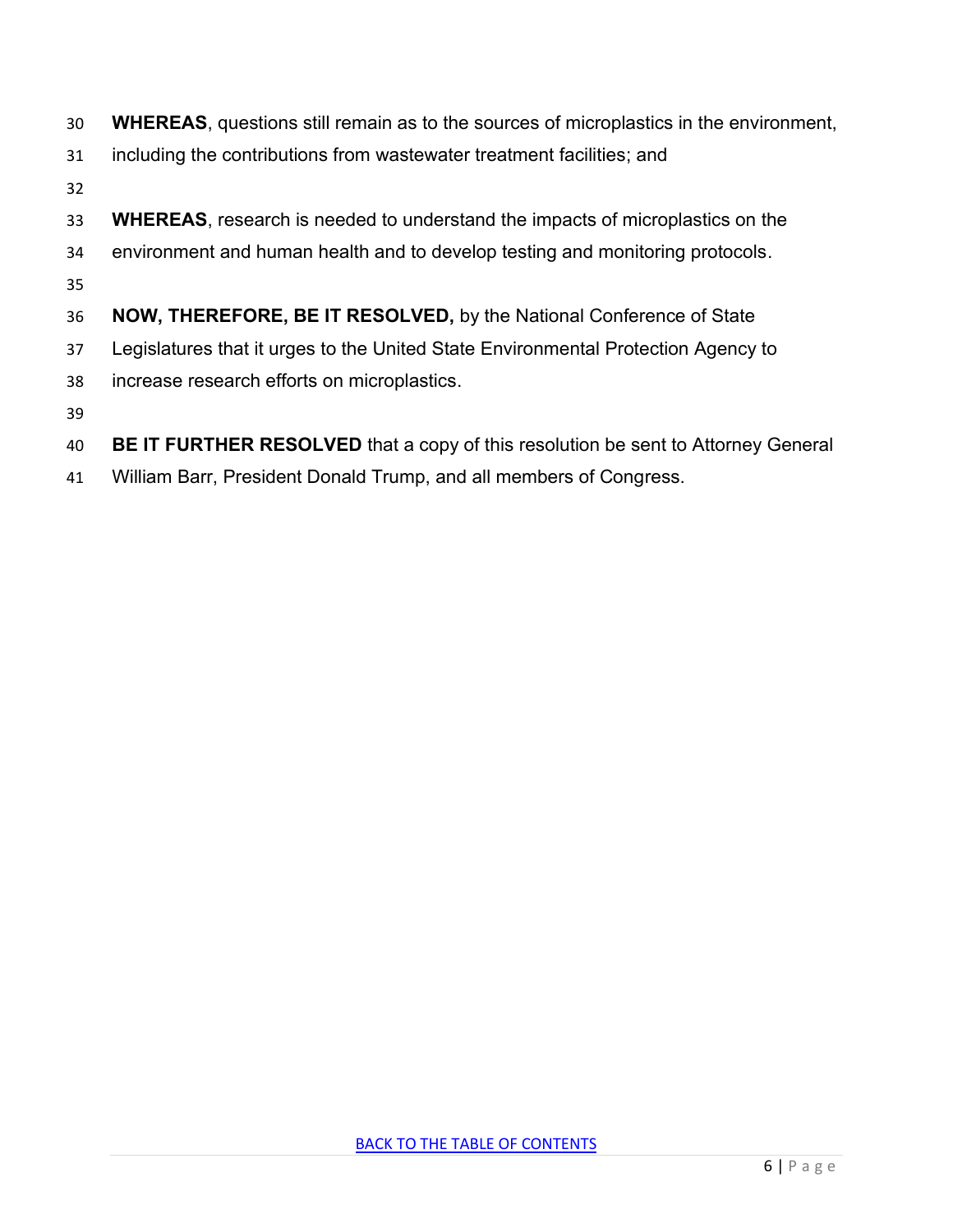<span id="page-6-0"></span> **POLICY: NATIONAL APPLIANCE EFFICIENCY STANDARDS**

## **TYPE: RESOLUTION**

| 5                | <b>WHEREAS, energy efficiency standards as promulgated by the U.S. Department of</b>         |
|------------------|----------------------------------------------------------------------------------------------|
| 6                | Energy following enactment of the Energy Policy and Conservation Act of 1975,                |
| 7                | National Appliance Energy Conservation Act of 1987 and 1988 (NAECA), Energy Policy           |
| 8                | Act of 1992, Energy Policy Act of 2005 and the Energy Independence and Security Act          |
| $\boldsymbol{9}$ | of 2007, for appliances, equipment, and lighting protect consumers, are a cost-effective     |
| 10               | means to reduce energy and water waste, lower utility bills and decrease pollutants and      |
| 11               | atmospheric emissions including greenhouse gas emissions; and,                               |
| 12               |                                                                                              |
| 13               | <b>WHEREAS, an average U.S. household saves about \$500 per year on utility bills</b>        |
| 14               | because of these existing standards; and,                                                    |
| 15               |                                                                                              |
| 16               | <b>WHEREAS, U.S. businesses save about \$23 billion annually because of these existing</b>   |
| 17               | standards, money that can be invested in jobs or spent in local economies; and,              |
| 18               |                                                                                              |
| 19               | <b>WHEREAS, efficiency standards stimulate innovative technologies, which are beneficial</b> |
| 20               | to American manufacturers in a competitive global environment; and,                          |
| 21               |                                                                                              |
| 22               | <b>WHEREAS, lower energy and water use helps mitigate the need for new utility</b>           |
| 23               | infrastructure.                                                                              |
| 24               |                                                                                              |
| 25               | NOW, THEREFORE, BE IT RESOLVED, that the NCSL urges the Congress and the                     |
| 26               | Department of Energy (DOE) to fully fund and continue this highly successful program;        |
| 27               | and,                                                                                         |
| 28               |                                                                                              |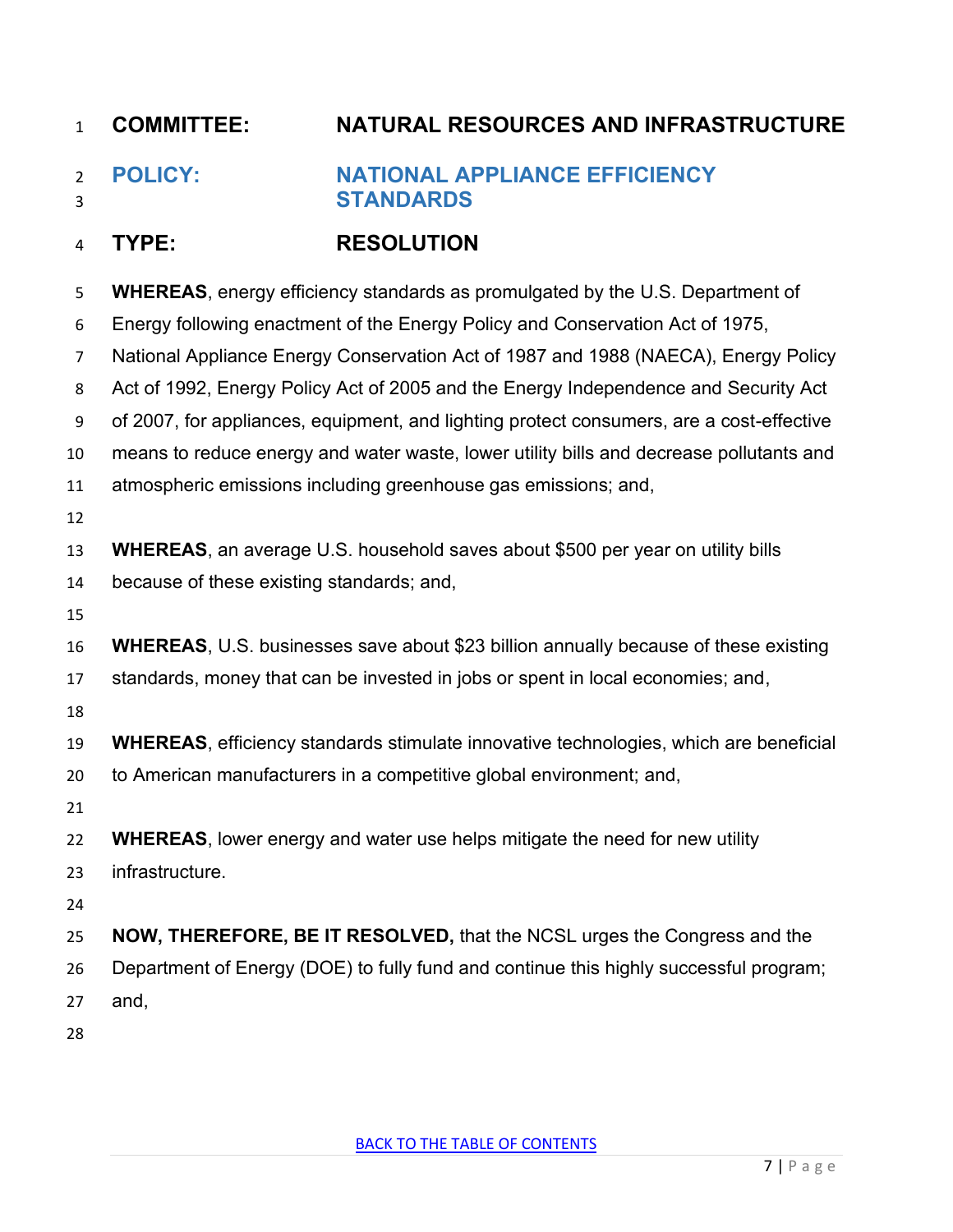- **BE IT FURTHER RESOLVED,** that the NCSL strongly urges DOE to amend standards
- as stipulated by law and in accordance with the review schedule dictated by Congress;
- and,
- 
- **BE IT FURTHER RESOLVED,** that Congress continue to require DOE to regularly
- review standards for appropriate updates and to resist any attempt to repeal existing
- standards.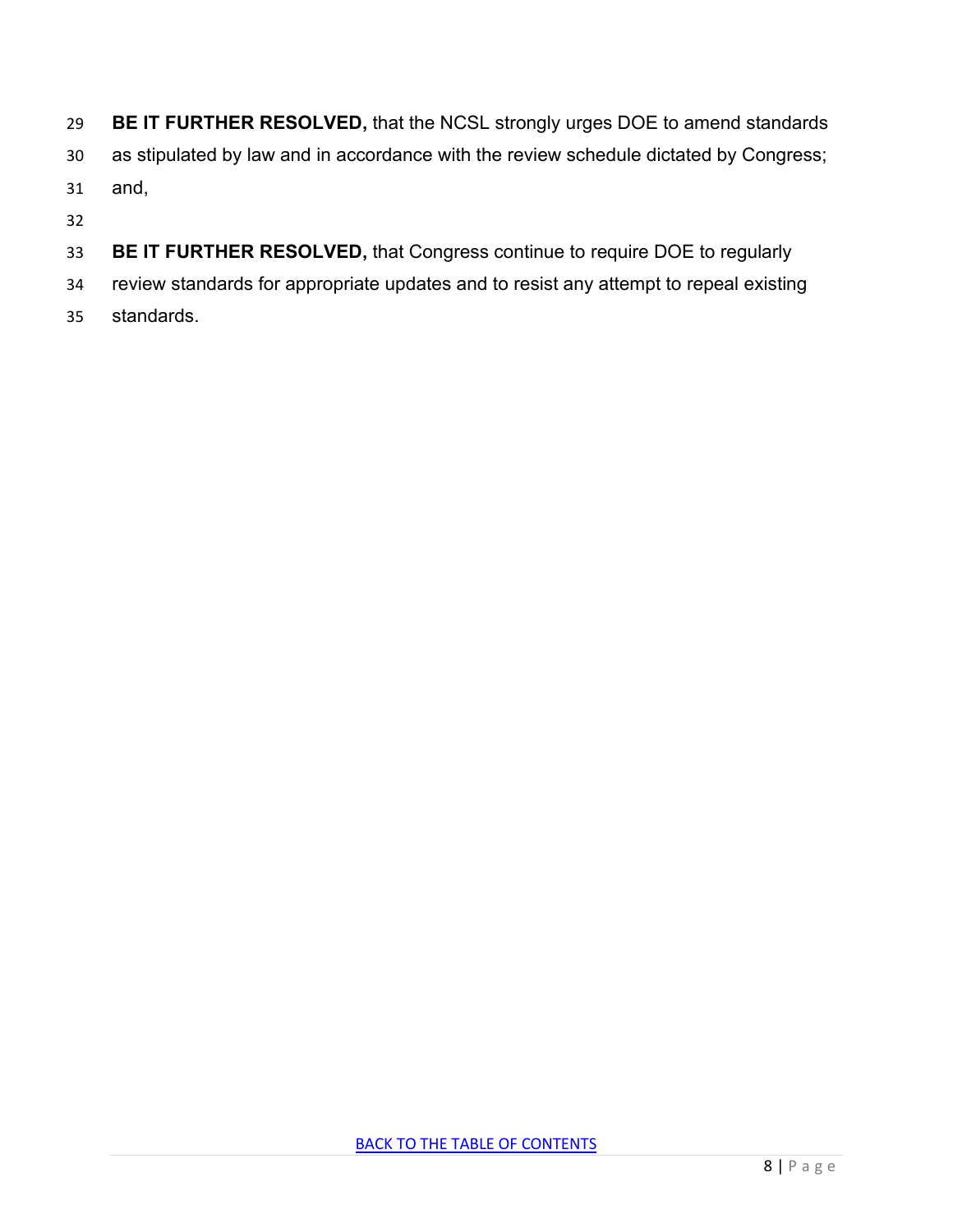<span id="page-8-0"></span>

| $\mathbf{1}$        | <b>COMMITTEE:</b>                       | <b>NATURAL RESOURCES AND INFRASTRUCTURE</b>                                                   |
|---------------------|-----------------------------------------|-----------------------------------------------------------------------------------------------|
| $\overline{2}$<br>3 | <b>POLICY:</b>                          | <b>PRESERVATION OF SALINE LAKE</b><br><b>ECOSYSTEMS</b>                                       |
| 4                   | TYPE:                                   | <b>RESOLUTION</b>                                                                             |
| 5                   |                                         | <b>WHEREAS, the National Audubon Society released a study in 2017 finding that more</b>       |
| 6                   |                                         | than half of the arid West's saline systems have shrunk anywhere between 50 percent           |
| 7                   | to 95 percent over the past 150 years;  |                                                                                               |
| 8                   |                                         |                                                                                               |
| 9                   |                                         | <b>WHEREAS, the Great Salt Lake – the largest terminal lake in the Western Hemisphere</b>     |
| 10                  |                                         | - has water levels at the lowest in recorded history, and per the U.S. Geological Survey,     |
| 11                  | has shown a long-term trend of decline. |                                                                                               |
| 12                  |                                         |                                                                                               |
| 13                  |                                         | <b>WHEREAS, water leaves only through evaporation at terminal lakes, leaving minerals</b>     |
| 14                  |                                         | and other dangerous contaminants to become airborne toxic dust, causing negative              |
| 15                  | health impacts for humans and wildlife; |                                                                                               |
| 16                  |                                         |                                                                                               |
| 17                  |                                         | <b>WHEREAS, saline lakes in the West support global populations of birds, and are</b>         |
| 18                  |                                         | critically important to migratory shorebird species, waterbirds, and waterfowl;               |
| 19                  |                                         |                                                                                               |
| 20                  |                                         | <b>WHEREAS</b> , it has been proven that decreasing water levels in saline lakes has resulted |
| 21                  |                                         | in a loss of habitat, decreased water flows and air quality issues; and                       |
| 22                  |                                         |                                                                                               |
| 23                  |                                         | NOW, THEREFORE, BE IT RESOLVED, that the National Conference of State                         |
| 24                  |                                         | Legislatures urges Congress to pass the "Saline Lake Ecosystems in the Great Basin            |
| 25                  |                                         | States Program Act of 2021," and direct the U.S. Geological Survey "to assess, monitor        |
| 26                  |                                         | and benefit the hydrology" of terminal water systems in collaboration with federal, state,    |
| 27                  | tribal, and other local stakeholders.   |                                                                                               |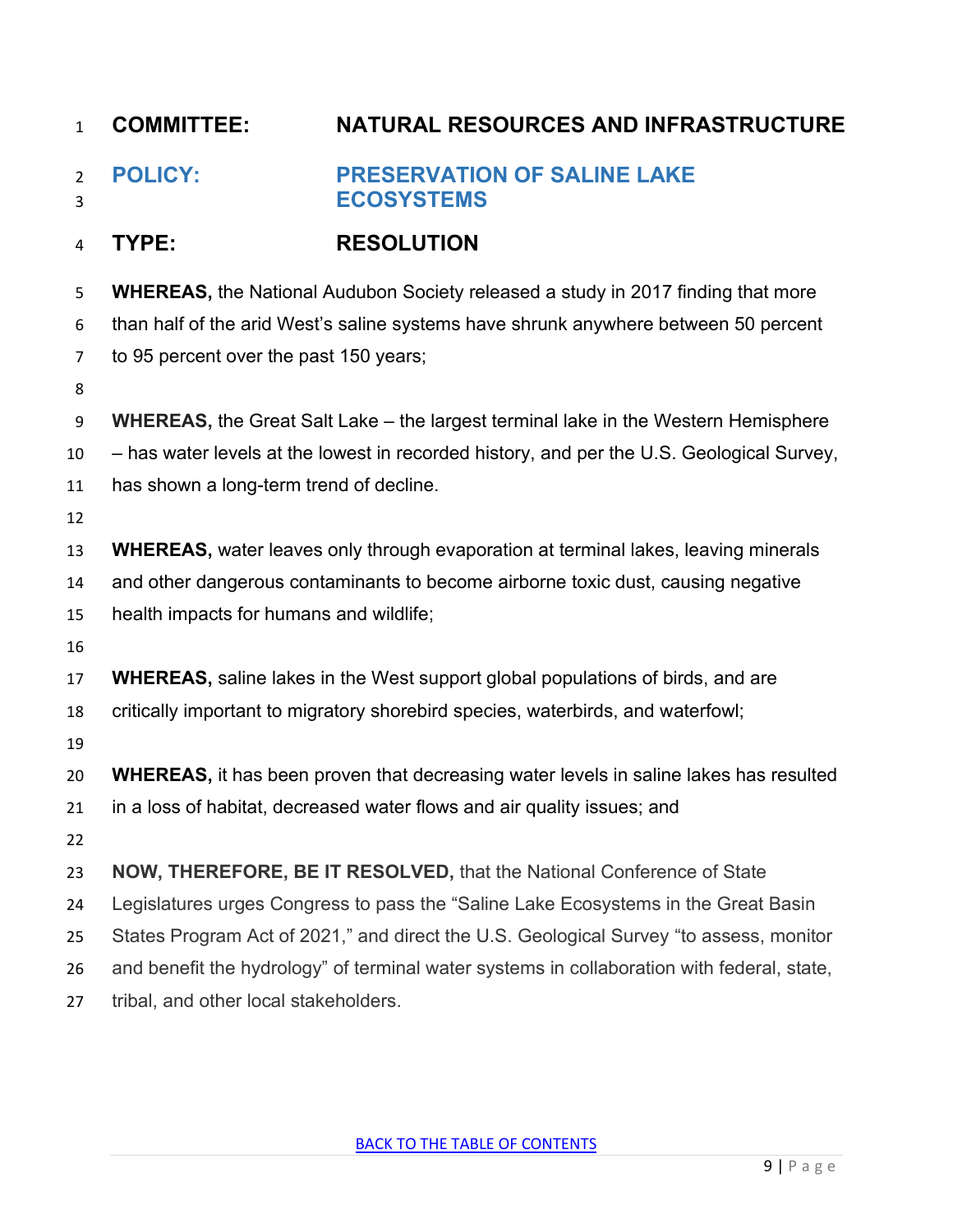<span id="page-9-0"></span>

| $\mathbf{1}$   | <b>COMMITTEE:</b>                              | <b>NATURAL RESOURCES AND INFRASTRUCTURE</b>                                                     |
|----------------|------------------------------------------------|-------------------------------------------------------------------------------------------------|
| $\overline{2}$ | <b>POLICY:</b>                                 | <b>RECOVERING AMERICA'S WILDLIFE</b>                                                            |
| 3              | TYPE:                                          | <b>RESOLUTION</b>                                                                               |
| 4              |                                                | <b>WHEREAS, habitat loss, wildlife diseases, invasive species, pollution, and the impacts</b>   |
| 5              |                                                | of climate change pose significant threats to fish and wildlife species; and                    |
| 6              |                                                |                                                                                                 |
| 7              |                                                | <b>WHEREAS, over 1,600 United States' native species are federally protected under the</b>      |
| 8              |                                                | Endangered Species Act and estimates suggest one in five native species is at risk of           |
| 9              | extinction; and                                |                                                                                                 |
| 10             |                                                |                                                                                                 |
| 11             |                                                | <b>WHEREAS, State Wildlife Action Plans have identified nearly 12,000 Species of</b>            |
| 12             |                                                | Greatest Conservation Need (SGCN), including federal and state endangered and                   |
| 13             |                                                | threatened species and other rare and at-risk fish and wildlife species; and                    |
| 14             |                                                |                                                                                                 |
| 15             |                                                | <b>WHEREAS, current funding is far below what is necessary to conserve the species</b>          |
| 16             | most at-risk; and                              |                                                                                                 |
| 17             |                                                |                                                                                                 |
| 18             |                                                | <b>WHEREAS, the Blue Ribbon Panel on Sustaining America's Diverse Fish and Wildlife</b>         |
| 19             |                                                | Resources recommended that up to \$1.3 billion a year of existing revenue from energy           |
| 20             |                                                | and mineral resources development on federal lands and waters be redirected to the              |
| 21             | Wildlife Conservation Restoration Program; and |                                                                                                 |
| 22             |                                                |                                                                                                 |
| 23             |                                                | <b>WHEREAS, the Recovering America's Wildlife Act would provide the additional funding,</b>     |
| 24             |                                                | providing state wildlife agencies the money necessary to accelerate implementation of           |
| 25             | State Wildlife Action Plans; and               |                                                                                                 |
| 26             |                                                |                                                                                                 |
| 27             |                                                | <b>WHEREAS, the additional funding will help states to address at-risk wildlife before they</b> |
| 28             |                                                | require protection under the federal Endangered Species Act which can be more costly            |
| 29             | and disruptive.                                |                                                                                                 |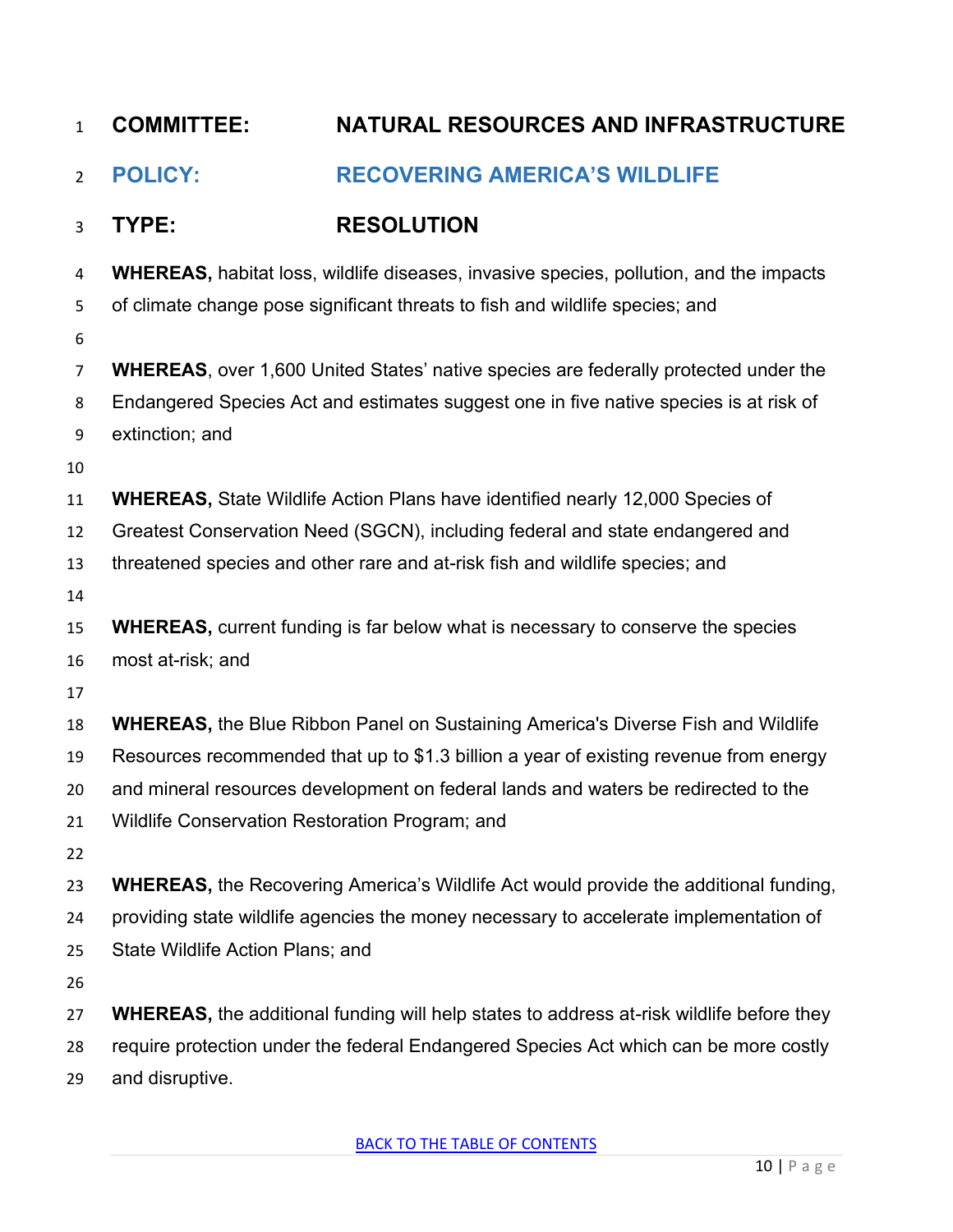- 
- **NOW, THEREFORE, BE IT RESOLVED**, that the National Conference of State
- Legislators urges the President of the United States and Members of Congress to act to
- pass and sign into law the Recovering America's Wildlife Act, and
- 
- **BE IT FURTHER RESOLVED,** that copies of this resolution be immediately transmitted
- to the President of the United States, the President of the United States Senate, the
- Speaker of the House of Representatives, and each member of Congress.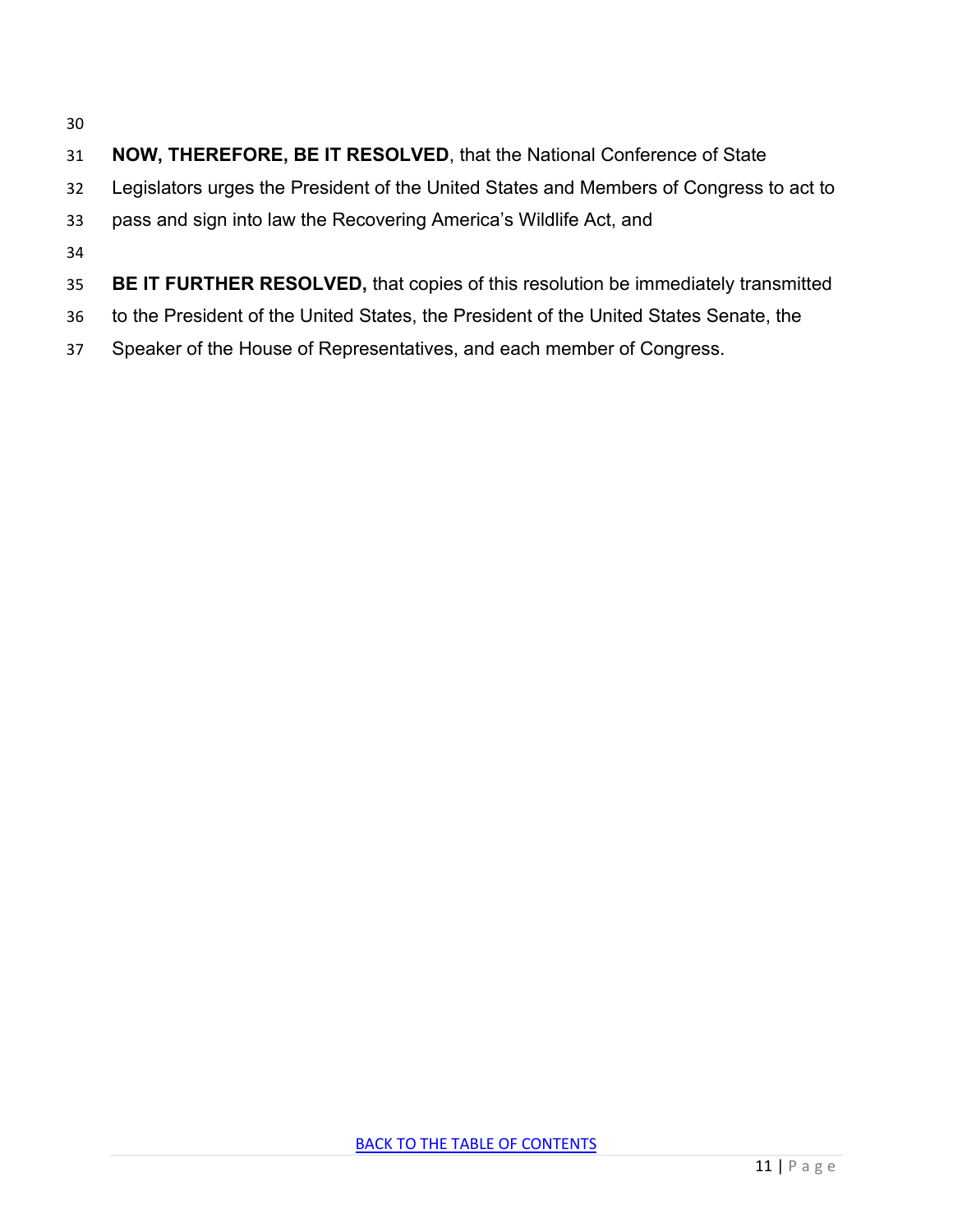# <span id="page-11-0"></span>**POLICY: NATIONAL AGRICULTURE**

## **TYPE: DIRECTIVE**

 The National Conference of State Legislatures (NCSL) believes that maintaining a strong production agriculture capacity is critical to our nation's strength and is a matter of national security. NCSL recognizes that decisions affecting American agriculture must reflect a working partnership of the federal government with the states in both the formulation and implementation of policy.

#### **Agricultural Fiscal Policy**

 NCSL urges federal efforts designed to enhance farm income while increasing agricultural exports. Monetary policies must be implemented which promote low interest rates and maintain dollar exchange rates which enhance the potential for sale of this nation's commodities in international markets. The federal government must also maintain a stable financial network capable of supplying adequate amounts of affordable credit to the agricultural industry. The government must also continue to search for innovative financing tools which enhance the ability of agricultural producers to manage risk and stabilize income. In addition, any domestic farm program must work in conjunction with a strong, aggressive export program which protects and expands our export markets.

 State legislators should be represented on any working or study group for the purpose of addressing long term agriculture lending and payment needs established by Congress or the executive branch. NCSL urges Congress to review the existing payment limitations for individual farmers and program eligibility requirements to ensure that they provide support to economically efficient farming operations and promote the preservation of the family farm. In addition, the Conference recommends that all federal agricultural adjustment payments, price-support program loans, payments and other benefits not related to soil conservation efforts be limited to citizens of this country or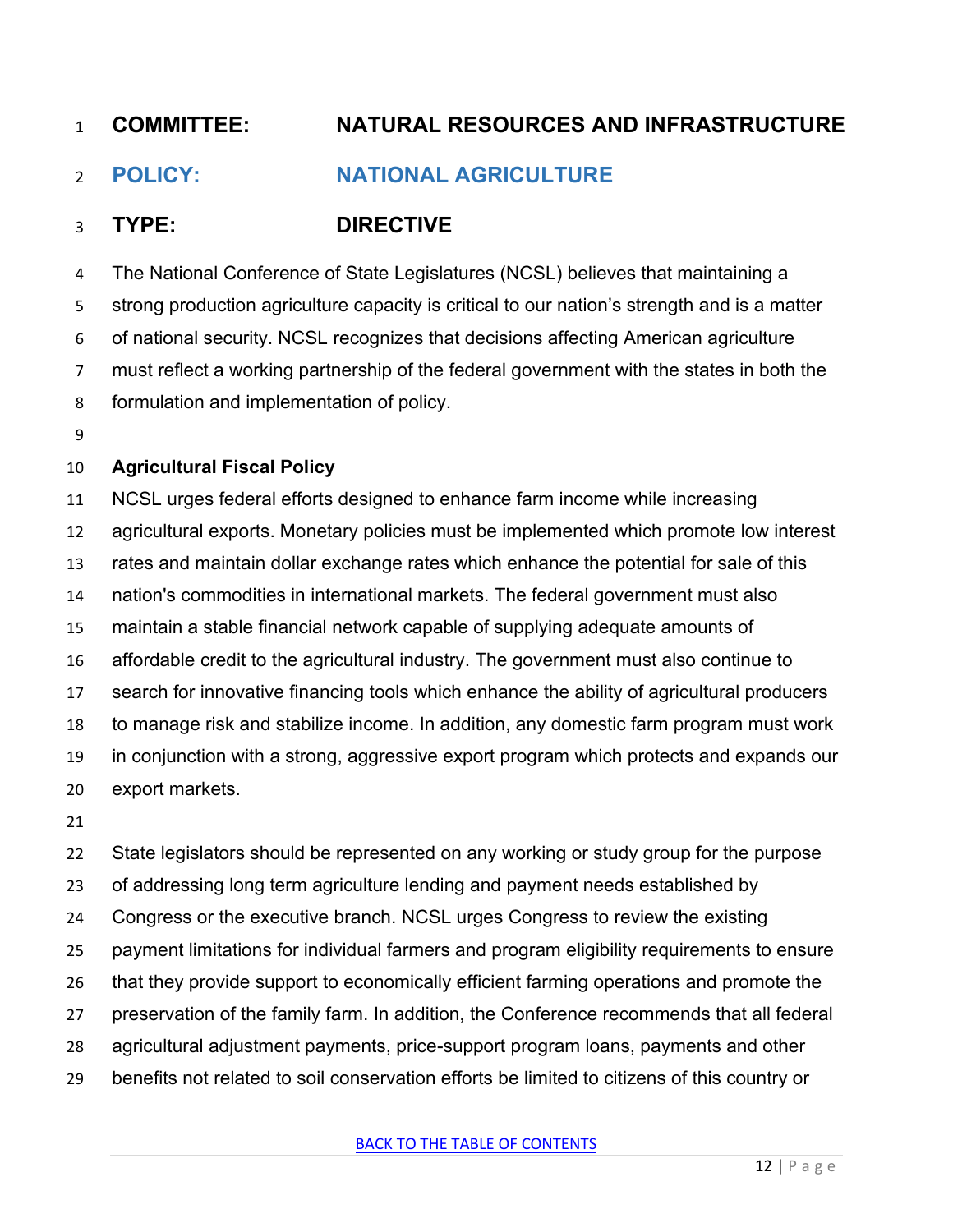- aliens lawfully admitted for permanent residence.
- 

 **Secondary Market for Long-Term Loans:** NCSL urges the federal government to work with states to assure that the provisions of the Agricultural Credit Act of 1987 continue to be fully implemented.

 **Bankruptcy law:** NCSL supports federal legislation to permanently extend allowing farm operations to declare Chapter 12 bankruptcy.

 **Farm Credit System (FCS):** NCSL encourages farm credit institutions to work with farmer-borrowers to restructure debt. NCSL urges that any disposition of land and assets held by the System or its units be conducted in an orderly fashion so that such disposition does not adversely affect the value of those assets or of other property within the community. NCSL also urges that FCS institutions continue to work with producers to provide necessary financing for changes in payments and crops resulting from adjustments to federal programs.

 **Commercial Lending Institutions:** NCSL believes that as federal financial assistance is provided to member institutions of the FCS, assistance should also be provided to commercial lending institutions that provide credit to agriculture. Furthermore, Federal Deposit Insurance Corporation (FDIC) policies and federal bank regulation procedures must be reviewed to ensure that the maximum assistance is being provided to troubled borrowers, without compromising the safety and soundness of the institution or the assets of the FDIC.

 **Agricultural Bonds:** NCSL supports exempting agricultural bonds from the federal volume cap placed on industrial revenue bonds in each state. Furthermore, NCSL recommends that the President and U.S. Congress amend the federal Internal Revenue Code to make the use of agricultural bonds more attractive to banks and other financial institutions. NCSL also recommends that the federal government permit deductibility for loans financed by issuers that are not necessarily small issuers as defined by the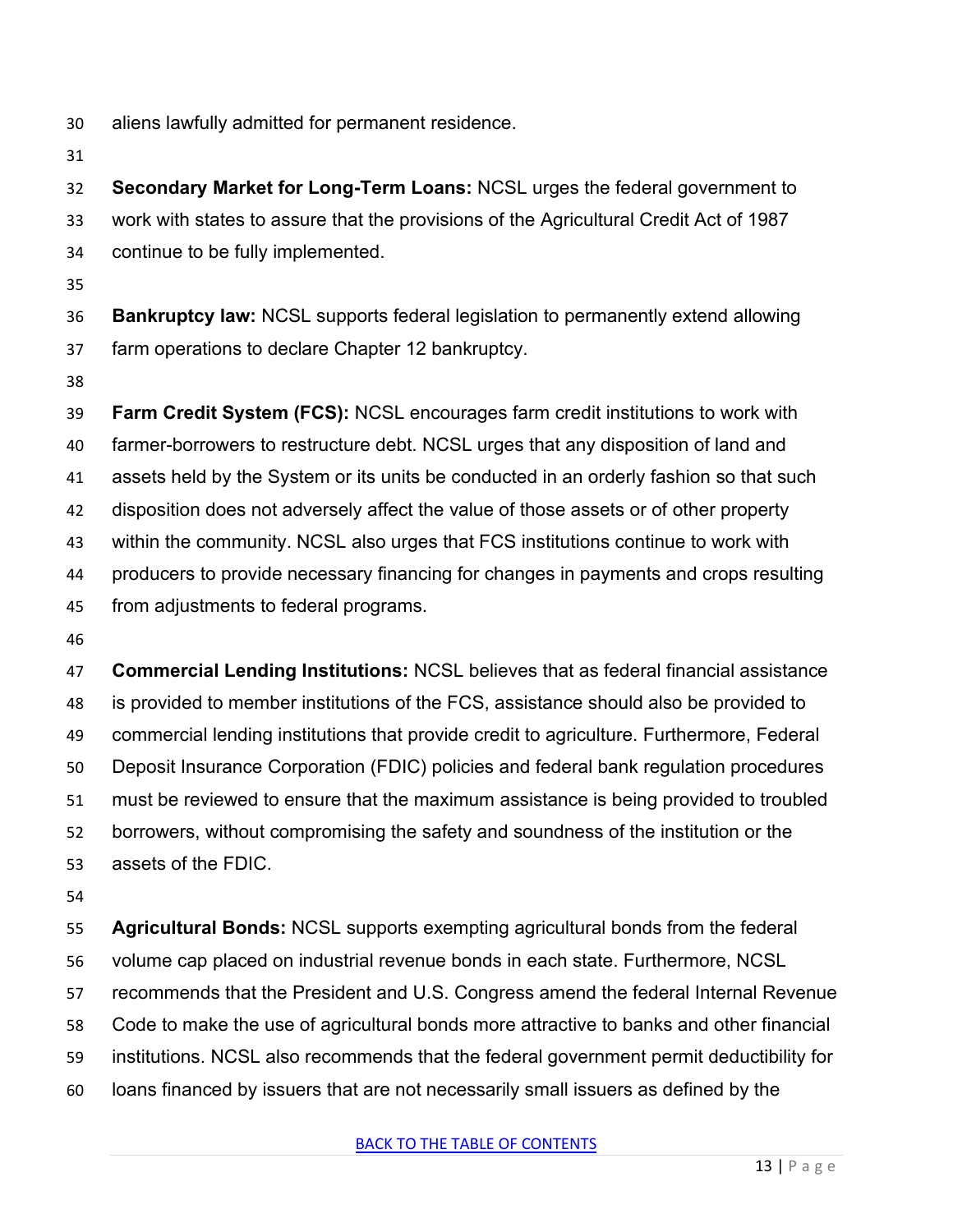Internal Revenue Code.

 **Crop Insurance:** NCSL supports a state-federal partnership to develop a fair and affordable crop insurance program that complements other risk management tools available in the marketplace for all crops. NCSL supports an efficient program that promotes informed production and management decisions. NCSL also supports federal efforts to encourage private-sector development of innovative risk management tools. However, any plan for crop insurance must not adversely impact a state's ability to levy premium taxes, regulate the business of private insurance or set solvency standards for private crop insurers.

#### **Marketing**

 NCSL seeks a federal policy that will sustain a vibrant agricultural marketplace and strong farm economy while providing for competition and fair practices. The federal government should cooperate fully with states' efforts to supplement private sector marketing programs by providing comprehensive marketing, promotion and market development activities. These should include, at a minimum, sustained commitments to the provision of data on market trends and consumer demands, technical assistance, financial assistance and public education campaigns.

 Special emphasis must be placed upon the development of new markets through the creation of demand for new crops or products or additional sources of demand for existing commodities and products; the improvement of linkages between buyers and sellers; a shift toward the sale of processed, not raw, commodities and high value cash crops; and the identification and analysis of potential markets. All parties, both public and private sector, must work together to develop effective strategies to exploit those opportunities fully and to maintain an ongoing ability to respond to changing consumer demands.

 **Direct Marketing Arrangements:** NCSL recommends that Congress review the Packers and Stockyards Act as a mechanism for addressing unfair practices that may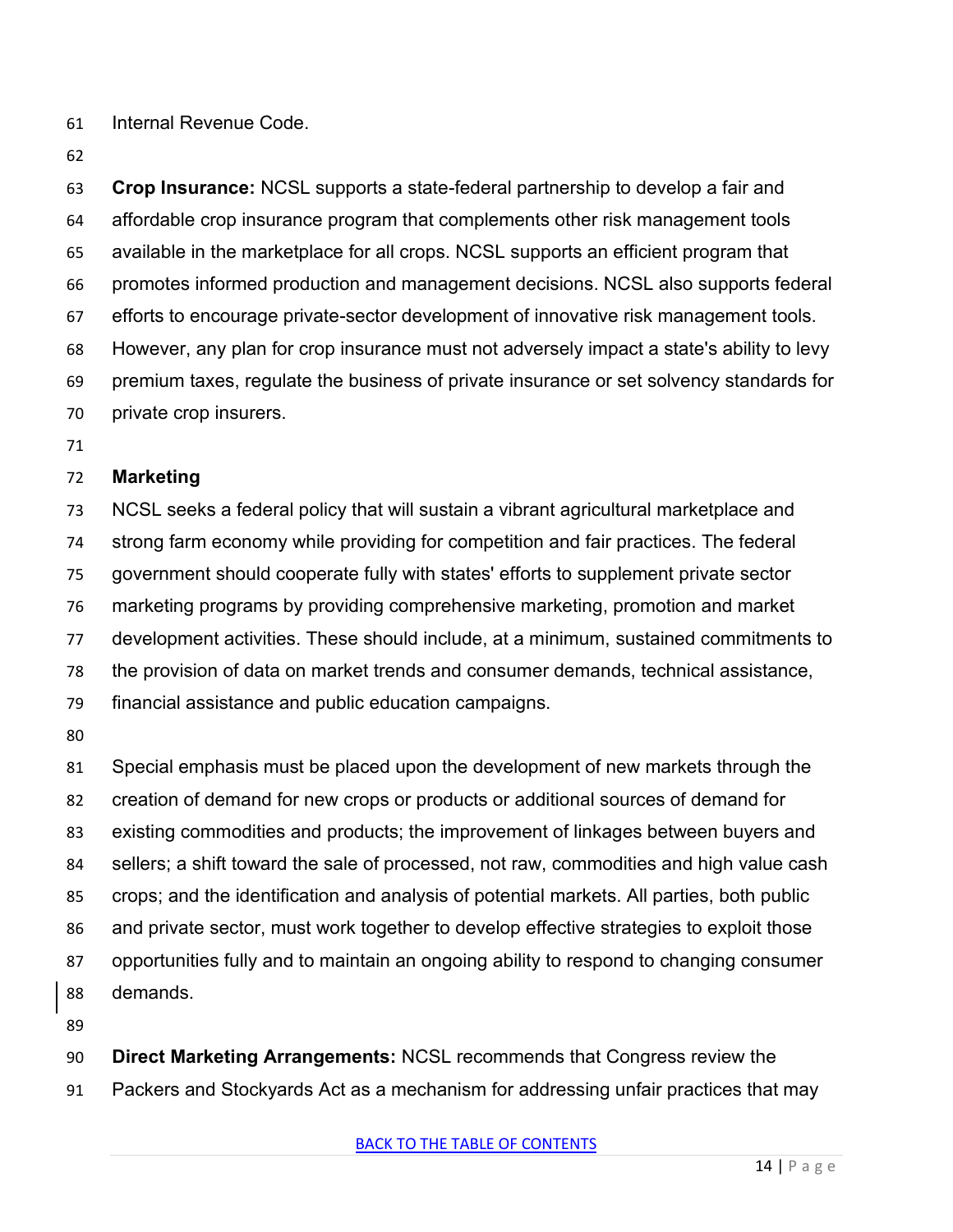- occur under direct marketing arrangements, monitor activities in this area, and enact
- appropriate and timely legislation to safeguard the welfare of producers. NCSL urges
- Congress and USDA to strengthen and diligently enforce the provisions of the Packers
- and Stockyards Act in concert with the clear intent of the Act to curb monopolistic
- abuses in the concentrated meatpacking sector.
- 

#### **Competition**

- Family farmers ultimately derive their income from the agricultural marketplace.
- Congress must set rules to improve the competitive environment of agriculture so that
- farmers are able to retain a greater portion of their income.
- 

#### **Natural Resource Conservation**

- All federal government actions affecting natural resources should be conducted in close cooperation and only after consultation and coordination with the states. A strong commitment to conduct research, in the area of improved methods of natural resource conservation and protection, must be maintained. The federal government should work with state and local governments to develop agricultural land use policies, but should leave the responsibility for establishment of these policies to the state and local governments. NCSL favors a block grant approach that gives states maximum flexibility. NCSL supports the use of science, technology and effective practices to reduce nutrient losses to water, including nitrogen and phosphorus, from point and nonpoint sources. We encourage significant federal investment in state-supported projects -- with an emphasis on watershed-based public-private partnerships -- that provide for
- accountability and transparency, as evidenced by the establishment of goals, timelines,
- milestones, monitoring, measurement and regular public reporting documenting
- improvements in the quality of water in public waterways. Fundamentally, NCSL
- believes that states must be given a much stronger voice in ensuring that federal
- wetlands, endangered species, and land management policies respect the rights of
- local landowners and states.
-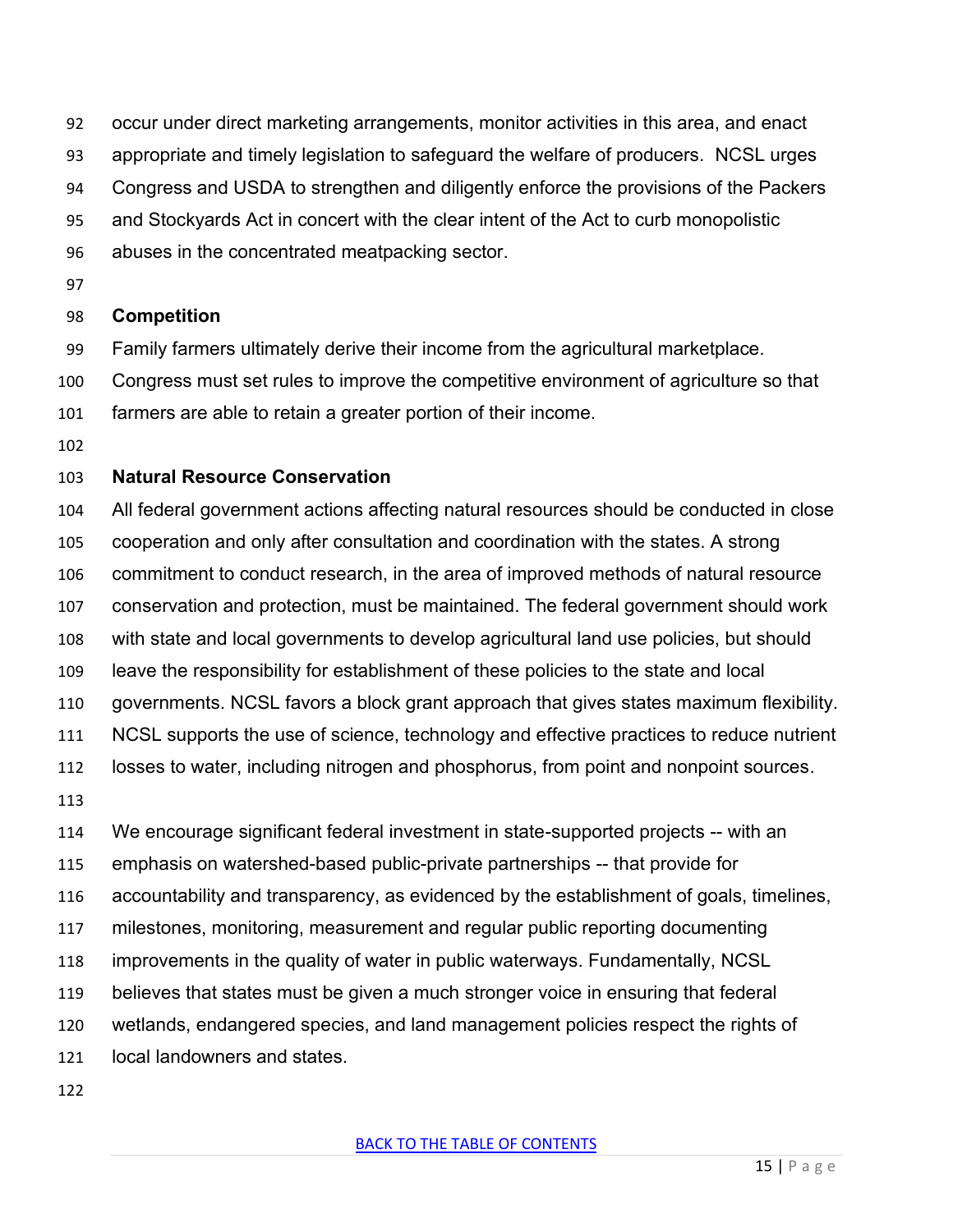#### **Wetlands and Endangered Species**

The federal government should delegate authority to states for the development,

administration, and enforcement of wetlands protection and endangered species

programs. The national government, acting through USDA, should set broad national

goals and standards for wetlands protection and preservation of endangered species,

but states should have the flexibility to meet those goals. The federal government,

furthermore, should provide financial and technical assistance as incentives to

encourage states to assume primacy over wetlands and endangered species programs.

#### **Pollinator Health**

 NCSL recognizes the importance of pollinators and stresses the negative ramifications of continued pollinator loss, while supporting federal efforts to protect pollinators. We also recognize the key roles that the federal government plays as a landowner and manager, regulator of pesticide products, and financial and technical assistance provider to farmers and other private landowners. As such NCSL supports and calls upon the federal government to:

- develop best management practices and enhance pollinator habitat on federally owned or managed lands;
- incorporate pollinator health as a component of all future federal restoration and reclamation projects;
- revise guidance documents for designed landscapes and public buildings in order to incorporate pollinator-friendly practices;
- increase both the acreage and forage value of pollinator habitat in the Conservation Reserve Program and other federal conservation programs; provide technical assistance in collaboration with land-grant university-based cooperative extension services to federal departments and agencies, state, local, and tribal governments, and other entities and individuals including farmers and ranchers;
- assist states and state wildlife organizations, as appropriate, in identifying and implementing projects to conserve pollinators through the revision and implementation of State Wildlife Action Plans;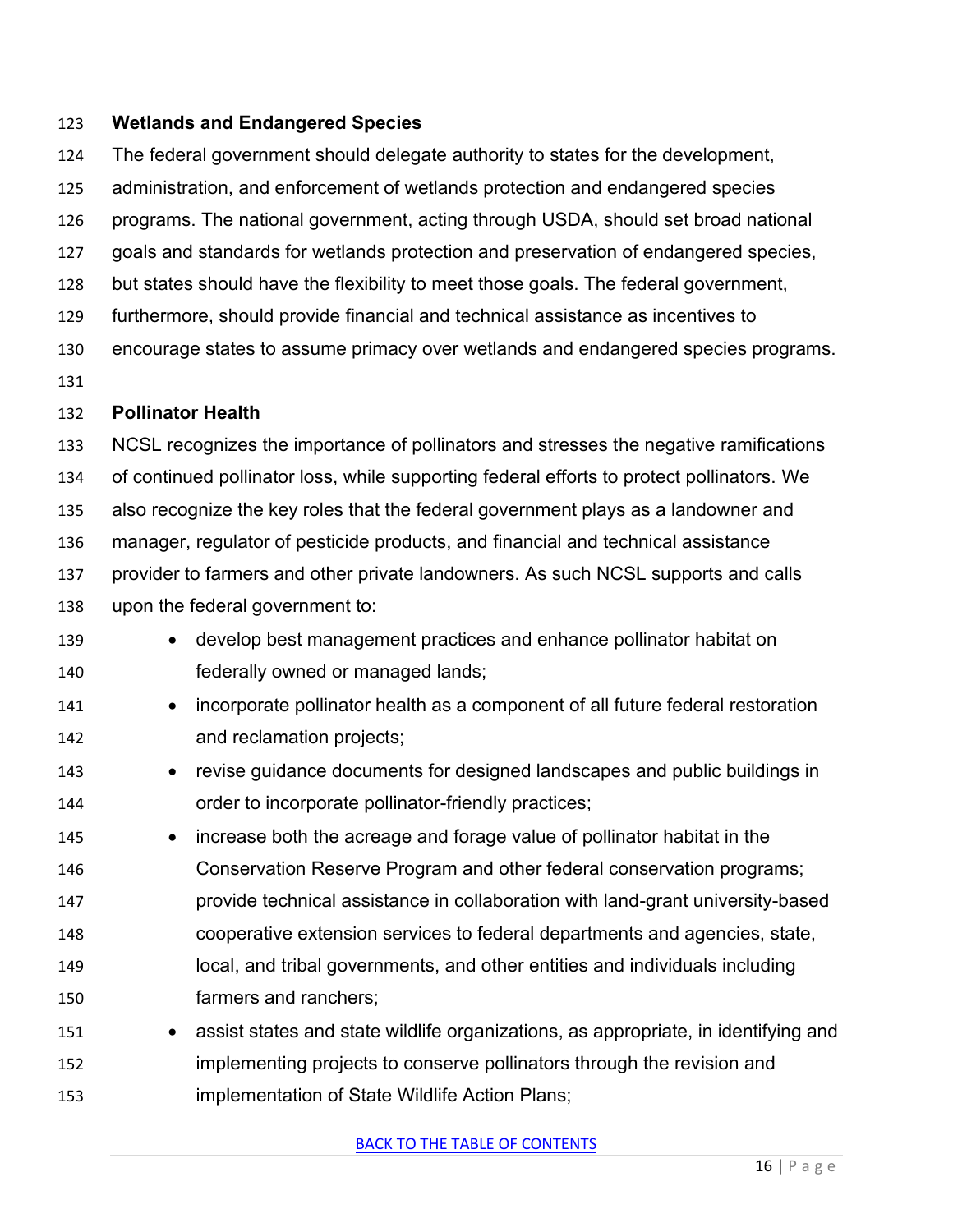- assess the effects of systemic pesticides and parasites on bee and other pollinator health and take corresponding action, as appropriate, to protect pollinators from pesticides and parasites;
- 157 take immediate measures to support pollinators with proper habitat and nutrition during the current growing season and thereafter, including planting pollinator-friendly vegetation, increasing flower diversity in plantings, limiting mowing practices, and reduce or avoid, when necessary, the use of pesticides in sensitive pollinator habitats through the use of integrated vegetation, pest and colony management practices; and
- work closely with the states to align pollinator protection efforts and share best practices.
- 

 NCSL and the states identify as willing partners in the federal government's pollinator protection efforts and will closely monitor federal actions and progress on these, and related efforts of utmost importance to the states and our nation's food supply, urban and rural agriculture economies, environment and natural resources.

#### **Land Management**

 Devolution of authority to states should also be a goal of federal land management policies. Demonstration projects should be established to determine if state administration of national forests, grasslands, parks and other federal property will result in cost savings to taxpayers and greater sensitivity to the concerns of local citizens and property owners. NCSL, moreover, encourages Congress and federal agencies to hold hearings and public meetings in order to hear the concerns of state and local officials and of ordinary citizens and property holders regarding the impact of federal landownership and regulation.

#### **Soil Conservation**

NCSL supports an ongoing education program to make certain that producers are fully

- aware of the need for proper soil conservation practices and of the best methods to use
- in their implementation. Diligent efforts must be made by the federal government to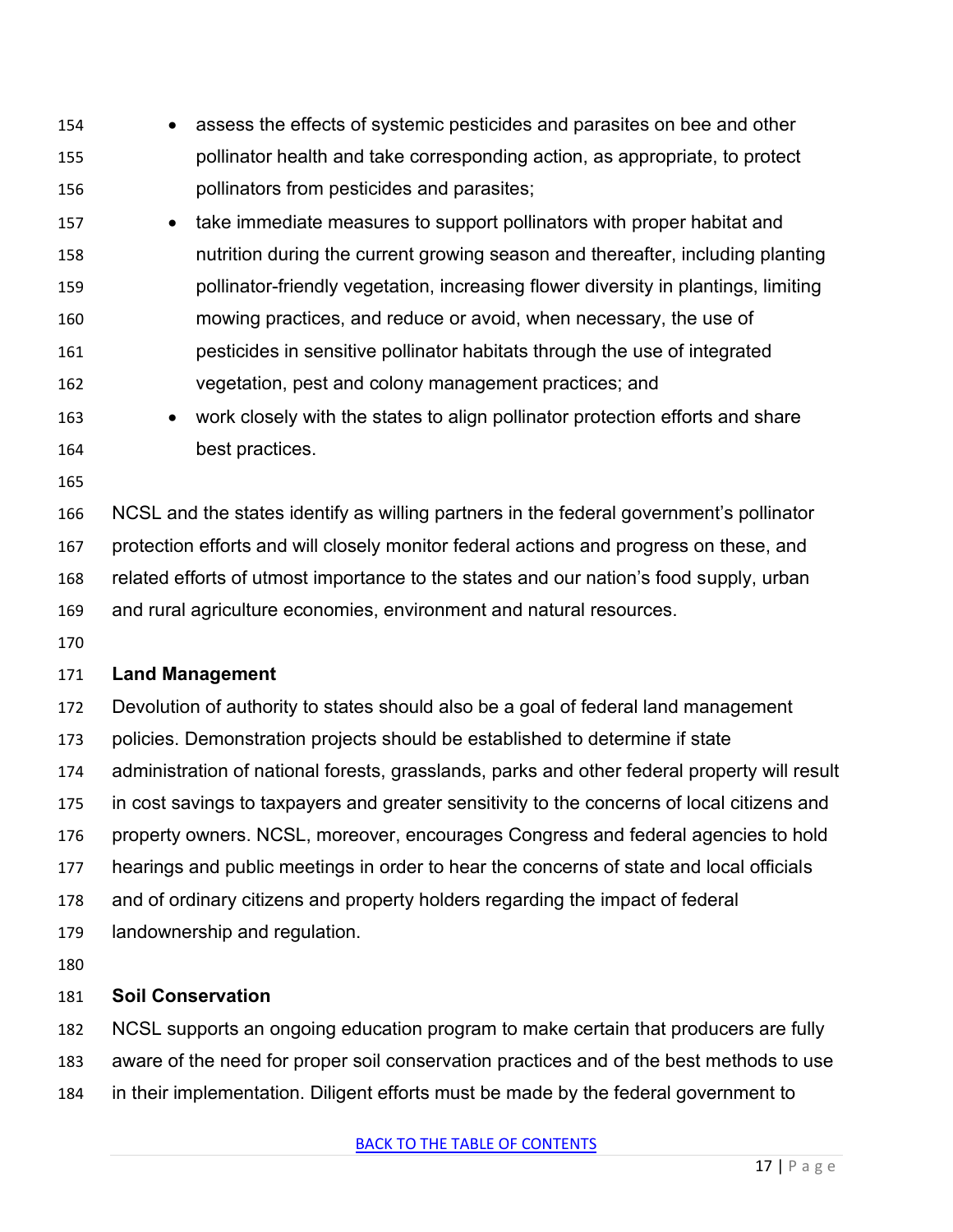ensure that proper soil conservation practices are adopted and that fragile, erodible land is protected.

 NCSL supports requiring that each farm have and follow an approved soil and water conservation plan in order to obtain government assistance. Benefits may be denied if a crop is grown in violation of this requirement. Further, NCSL supports continued extension of the Conservation Reserve Program and federal efforts to protect pollinators, including those that are vital to American food production.

#### **Cover Crop Research**

 NCSL supports federal efforts to further the development of and proliferation and use of cover crops given the growing concerns about water quality, soil fertility, weed control, nematode control, water retention and biodiversity. NCSL recognizes that cover crops have proven to increase yields in university studies as well as in replicated farm research; are an increasingly popular way to keep soil healthy; helps reduce the need for Nitrogen and other nutrients, and create a healthier soil environment that resists disease and pests; inhibit weed growth by shading them out, by preventing emergence, and by compounds exuded by the roots; are shown to reduce populations of pathogenic nematodes and encourage populations of beneficial ones; break up soil compaction whether it is naturally occurring or a result of heavy cultivation and tillage; add diversity to the natural biological life in heavily farmed soils, often working in synergy with cash crops for bottom line benefits; add diversity to the natural biological life in heavily farmed soils, often working in synergy with cash crops for bottom line benefits.

#### **Research and Development**

NCSL supports the state-federal partnership in agricultural research at state

universities. Furthermore, funds must be made available to support research and

- development of innovative products. Funds should also be used for dissemination of
- information about research discoveries both domestically and abroad. It is particularly
- important that the land grant universities maintain their commitment to agricultural
- research and development and that the federal government provide sufficient research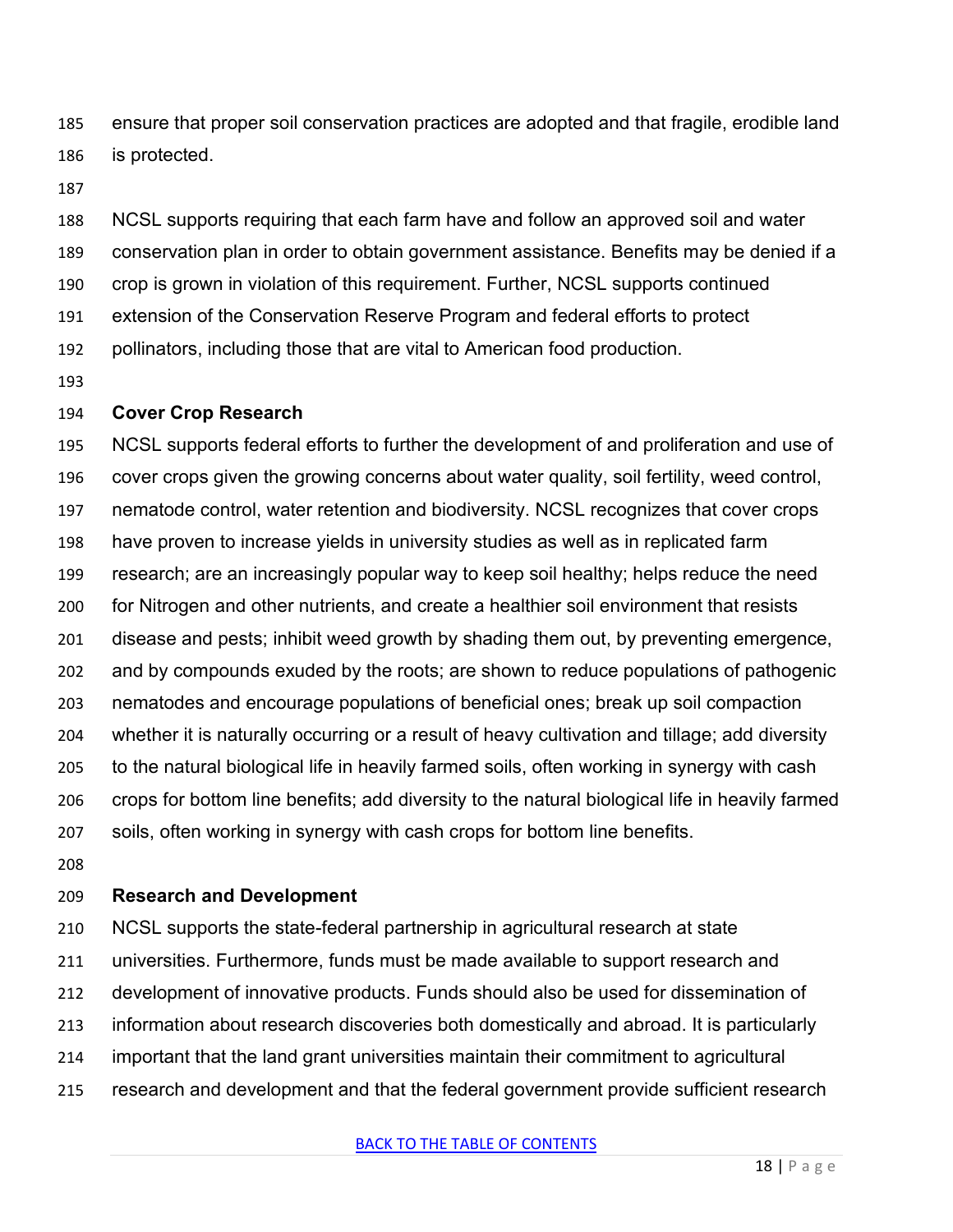dollars to support this vital effort.

 NCSL urges the federal government to maintain a strong research program for the development of adequate, cost-effective and environmentally sound control measures to ensure the eradication of all insect and plant pests and animal diseases, which should be done in close cooperation with the states. Using existing mechanisms and institutions, the federal government should work with the states in providing the basic training and retraining opportunities necessary for the successful operation of an agricultural enterprise and for the continuing adjustment of producers to changing conditions in agriculture.

#### **Intellectual Property Rights in Publicly Funded Research**

 NCSL calls on Congress to review the Bayh-Dole Act of 1980 and subsequent amendments for its impact on encouraging concentration and vertical integration within the agricultural sector, and for its consistency with the mission and purpose of the Land Grant College system. Further, Congress should increase federal support for agricultural research, and retain through grant and contract provisions greater portions of technology arising from such research within the public domain. Congress should also affirm as objectives of the Land Grant Colleges' agricultural research mission to achieve broad dissemination and producer access to crop technology, and preserve and enhance the income and economic opportunities of producers.

#### **Beginning Farmer Programs**

 NCSL supports a state-federal partnership to confront challenges faced by farmers and beginning farmers, including the use of federal tax incentives to support state-based development and loan programs. NCSL supports changes to the federal Internal Revenue code that reduce borrowing costs for qualifying farmers and strengthen state beginning farmer programs. NCSL is particularly supportive of beginning farmer and other training programs that provide assistance for military veterans and limited- resource farmers. Furthermore, NCSL supports raising the total volume of state bonding authority to free resources for beginner farmer programs if achieved in a manner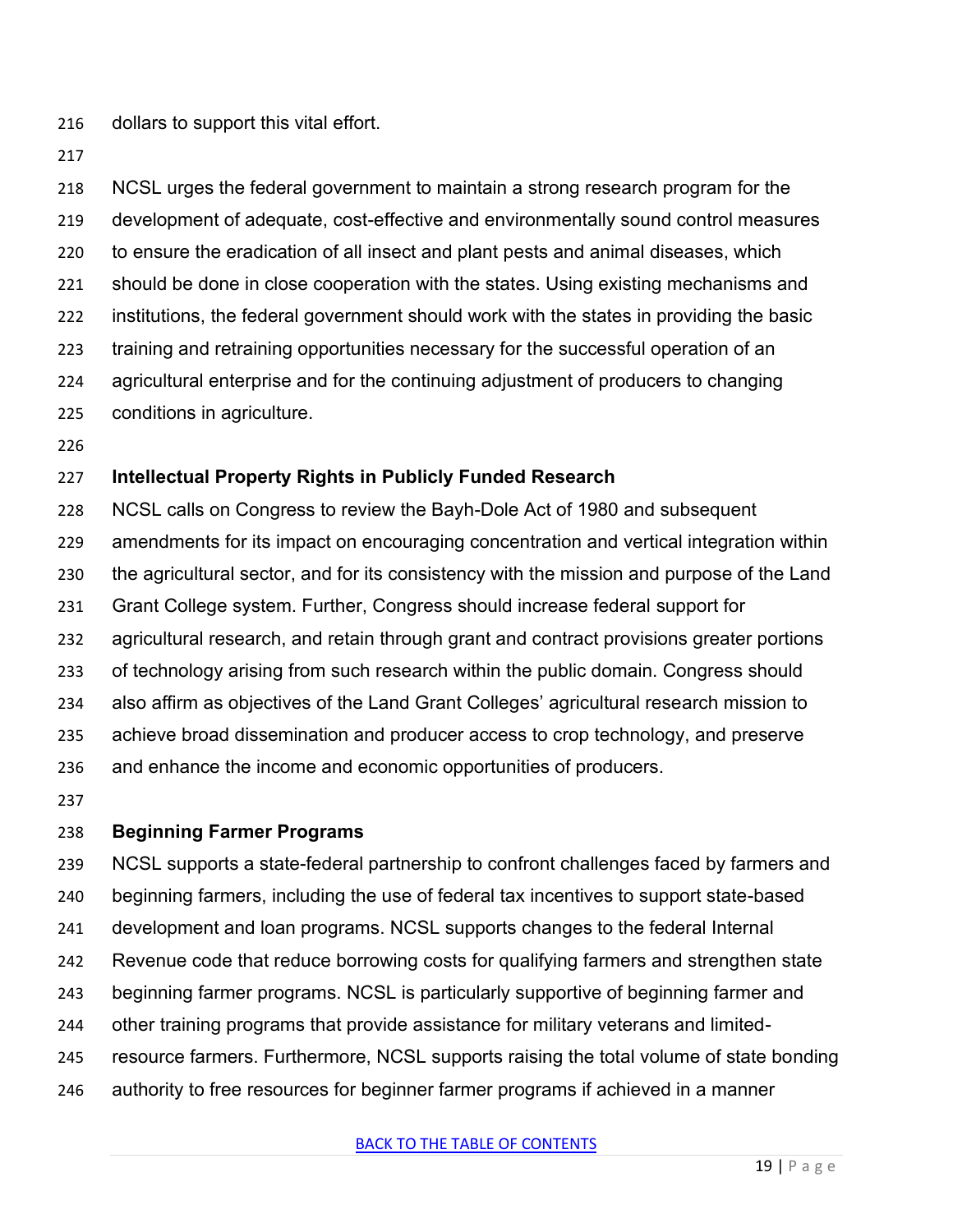- consistent with a balanced federal budget.
- 

In collaboration with state governments, as well as public and private local partners,

NCSL supports investment in joint research, demonstration and development of food

systems that provide opportunity to young and beginning farmers with limited assets, to

produce and deliver affordable, healthy, fresh, nutritious food to consumers within the

- local and regional markets where the producers operate, toward a goal of national food
- self-sufficiency and optimal health.
- 

#### **Agriculture Biofuels**

NCSL believes that the U.S. Department of Agriculture (USDA) should be the lead

- federal agency to examine regulatory issues as they develop for the algaculture
- (Farming Algae) industry.
- 

## **Support State Regulation of Agricultural Biotechnology**

NCSL supports the responsible use of the beneficial qualities of agricultural

biotechnology such as in improved crop production techniques, pharmaceuticals, anti-

immune disease control, biodegradable plastics, and other potential benefits to people

- in their states, the nation, the world and the global environment. NCSL supports the
- continued regulation of agricultural biotechnology through state and territorial
- governments working in close collaboration and partnership with the Coordinated
- Framework for Regulation of Biotechnology administered by the U.S. Environmental

Protection Agency (EPA), USDA, and U.S. Food and Drug Administration (FDA).

## **Industrial Hemp Farming**

- NCSL supports federal legislation to define industrial help as a distinct agricultural crop
- (1% or less THC content) and allow states to regulate commercial hemp farming.
- Currently 33 states have laws allowing hemp research or farming. NCSL believes that
- hemp has a long history as a sustainable and a profitable crop, and has great potential
- as a new crop for American agriculture and industry. According to Vote Hemp, an
- estimated \$687 million worth of hemp products were sold in the U.S. in 2016, including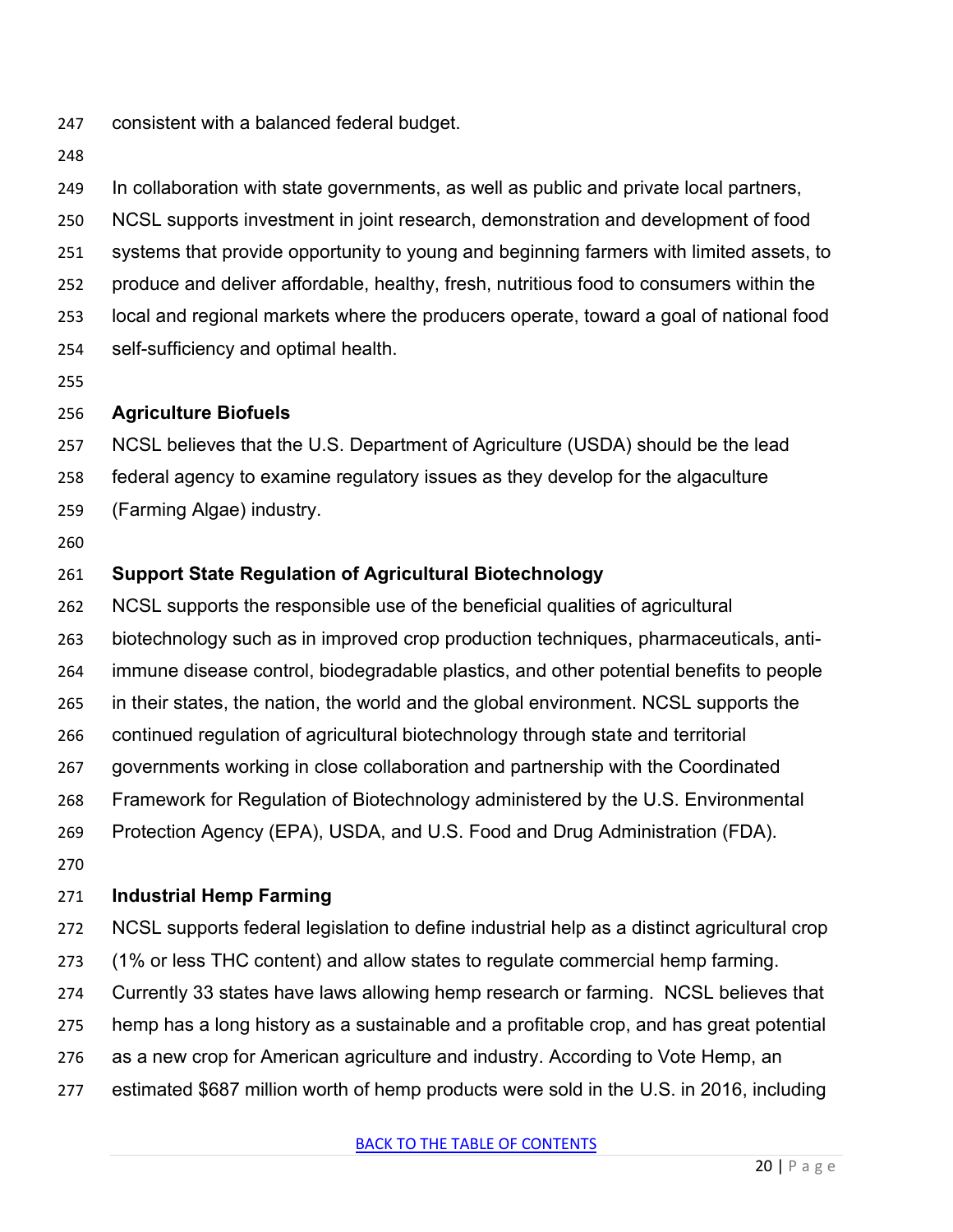- foods, body care products, clothing, auto parts, building materials, and paper. Most of
- these products were made from imported hemp due to federal policy that prohibits
- commercial hemp farming. NCSL believes that federal policies that obstruct industrial
- hemp farming are outdated and must be changed.
- 

#### **Avian Flu Response**

 The highly pathogenic avian influenza (HPAI) represents a significant threat to U.S. agriculture and the ability of our farmers to feed a growing world population. The federal government plays 286 a key role in harnessing resources and providing assistance to farmers, states, and others affected by the virus. NCSL fully supports:

- federal efforts to protect poultry production and the nation's food supply by aggressively working to contain and remediate outbreaks when they occur;
- federal efforts to serve as technical advisors and the clearinghouse of information for all sectors and employing time sensitive approaches to sharing information;
- federal agencies working closely with the states to align HPAI efforts and share best practices; and
- increasing federal funding necessary for state and federal agencies to continue development of biosecurity containment strategies; more aggressive research into the causes of avian influenza; why some fowl are more susceptible; and prevention measures, including the development of vaccines that can be taken.
- 

#### **Wildfire Funding**

Due to the significant increases in suppression costs in the last decade, funding

- transfers have depleted resources from vital fire prevention and mitigation programs.
- Further, increased fire activity can have substantially negative impacts on air quality,
- water quality, greenhouse gas emissions as well as the reduction of downstream water
- storage as sediment runoff lowers the effective level of dams and reservoirs;
- Additionally, reduced restoration and mitigation funding makes it easier for invasive
- pests and diseases to infest vulnerable forests; and the anticipated changes in climate
- will also cause fire risk to escalate in drought-ridden regions, further increasing wildfire
- suppression costs. Therefore, NCSL urges the federal government to: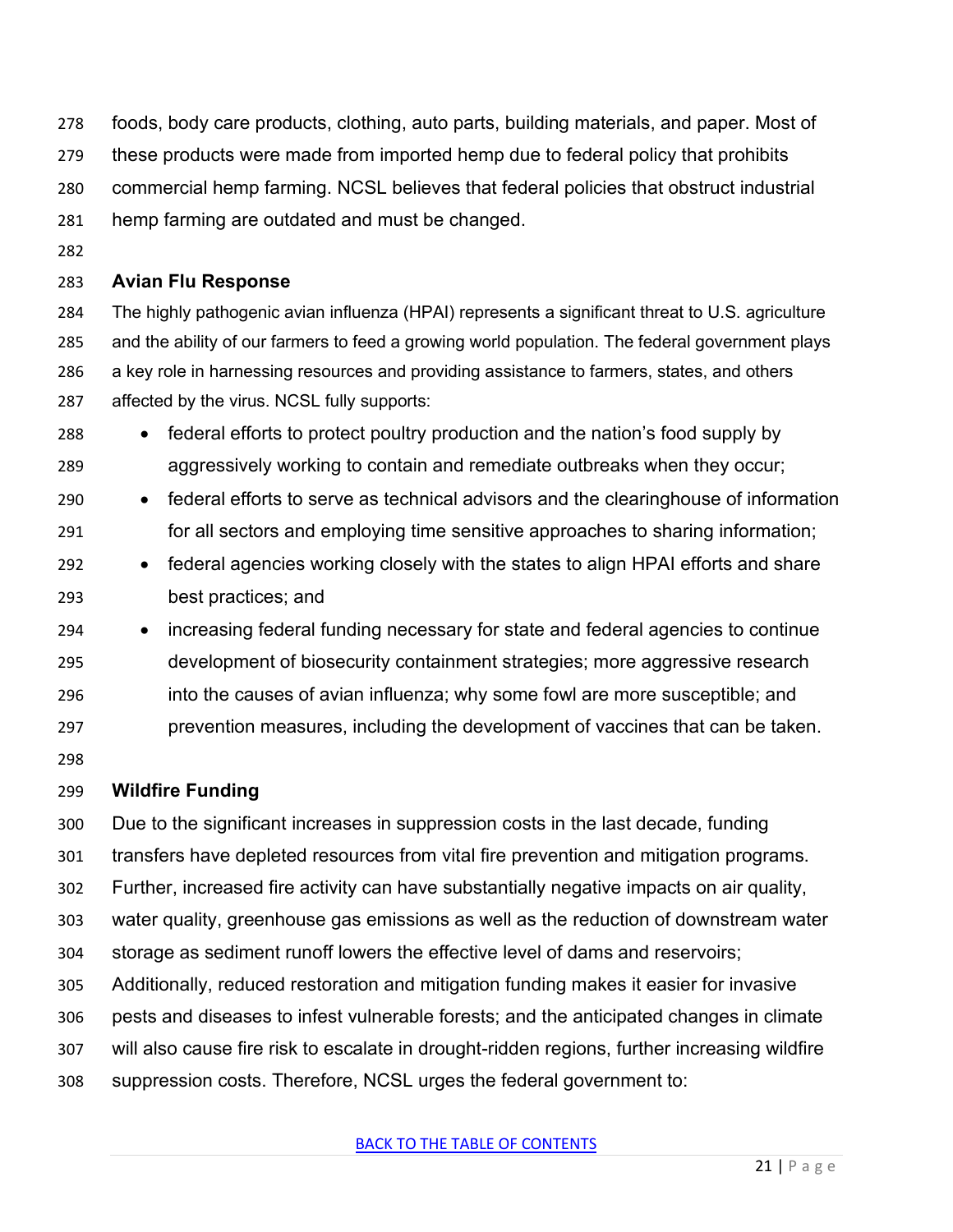- Maintain budget mechanisms for wildfire suppression in order to fund catastrophic fires as natural disasters adopted as part of the Fiscal Year 2018 budget agreement that minimizes the risk of fire transfers from prevention and mitigation programs.
- Manage wildfires on a regional basis, understanding that increased risk for wildfires on federal lands ultimately will lead to increased costs for state wildfire programs; and
- Support policies that continue to reduce the legislative and regulatory barriers when performing vegetation management, both inside and outside the rights-of- ways (ROWs); developing and deploying new technologies, including from our national labs, that can enhance wildfire detection and response; and address liability concerns for public and private entities.
- 

## **Rural Mental Health**

- Farmers and ranchers, due to the nature of their work and a shortage of resources for
- rural mental health, suffer higher rates of depression and suicide than other professions –
- as described by the American Psychological Association's Journal of Rural Mental
- Health. Difficult economic conditions are placing additional strain on our nation's farmers
- and ranchers and their families, and the federal government can play a vital role in
- addressing this crisis by providing the states with additional resources for rural mental
- health services that are tailored to the unique needs of farmers, ranchers, and their
- families. The National Conference of State Legislatures urges Congress to include in
- pending legislation, funding for states to address this urgent need and assist our nation's
- farmers, ranchers, and their family members during this time of great financial stress in
- American agriculture.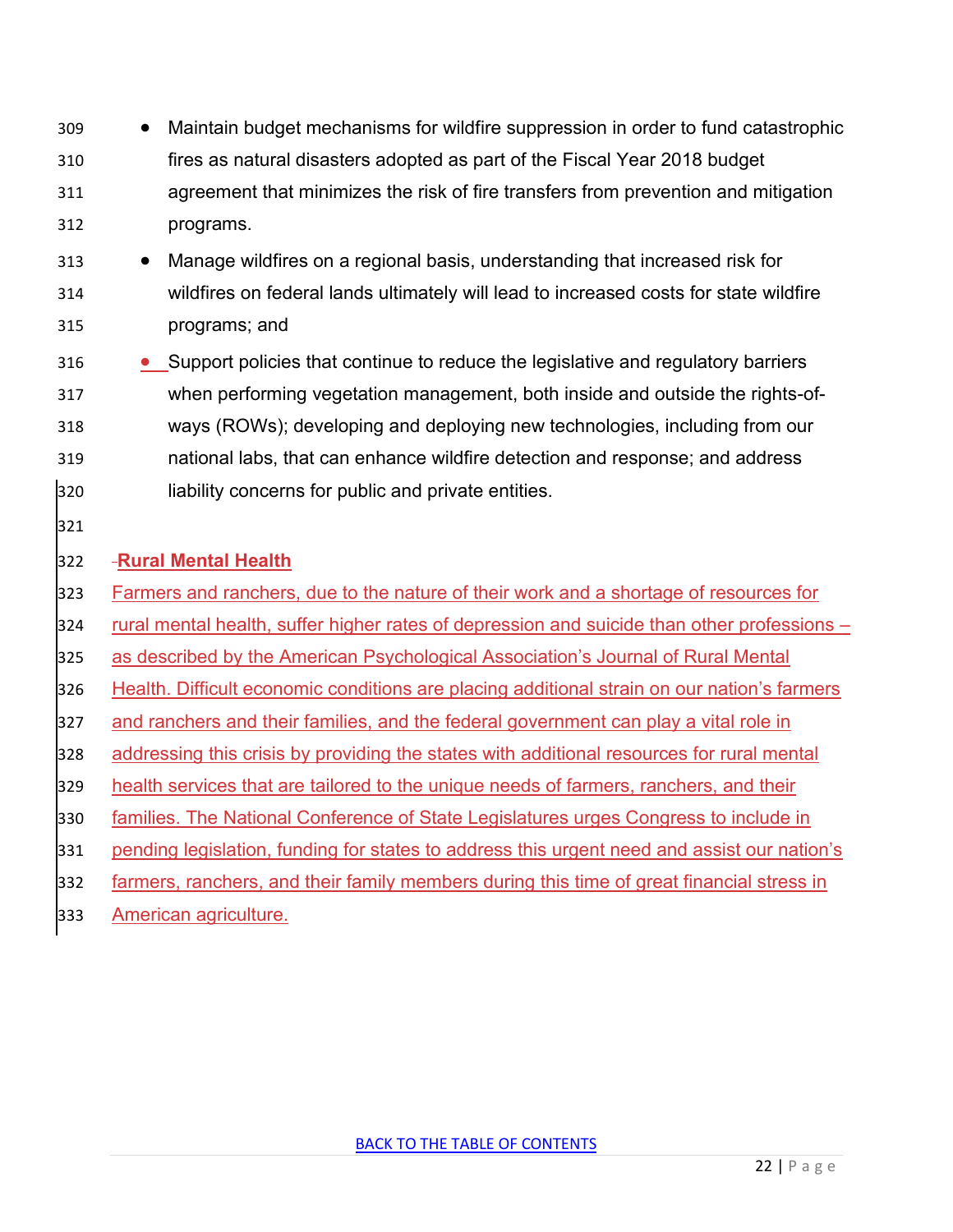# <span id="page-22-0"></span>**POLICY: CLIMATE CHANGE**

## **TYPE: PROPOSED DIRECTIVE**

 The National Conference of State Legislatures (NCSL) urges the federal government to consult with state elected officials, their national representative organizations and existing interstate partnerships in developing a federal program. As Congress and the administration examine proposals for reducing greenhouse gas emissions, NCSL encourages the federal government to always take the following principles into account: 11 • Federal action should be flexible, allowing for a range of complementary strategies at the state and federal level maintaining a strong role for state, local and tribal government in any federal action. 14 • Federal legislation should provide states the authority and flexibility to work within an overall framework; to apply the law effectively to all sources of emissions and ensure achievement of climate change goals in the most cost effective, timely and efficient manner for each state. • Federal legislation should not preempt state or local governments from enacting policy options that differ from federal choices or from enacting stricter or stronger measures within their jurisdiction. • Federal legislation should afford states the flexibility to form regional cooperatives and implement innovative policies that advance federal efforts to reduce the effects of climate change. • Congress must authorize and appropriate sufficient funds for federal, state and local governments to implement any federal legislation. These funds should be newly authorized appropriations, not reprogrammed resources. • Federal legislation should ensure state legislative authority in any federal climate change legislation and affirm the active role played by state legislatures in both fiscal and substantive aspects of state policymaking.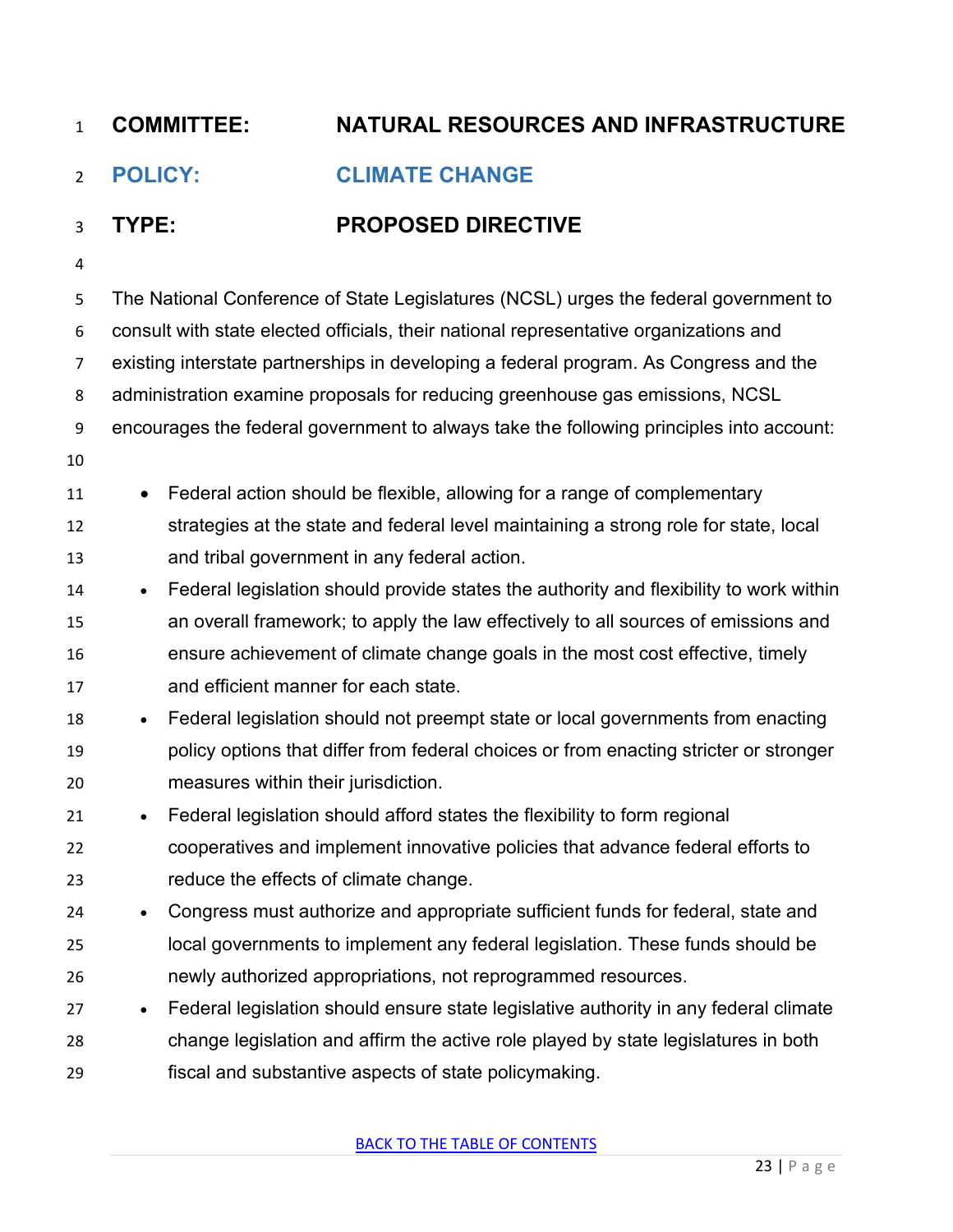• Federal legislation providing for the allocation of greenhouse gas reduction programs to states should include language making decisions related to such allowances subject to state legislative approval. NCSL urges the federal government, should it choose to act on this issue, to take into account the following principles regarding program design components: • Any national system must include short, medium and long-term goals and incorporate a rigorous oversight program that provide for ongoing study and analysis of the system to ensure it is achieving intended goals. • A new national program should serve to address uncertainties that are hampering investment in generation, transmission and distribution and enhance the likelihood that appropriate technologies will be developed and other solutions implemented so as to achieve the desired reductions in greenhouse gas (GHG) emissions in the most economical manner possible. • Federal legislation should be designed appropriately to balance competing criteria, including, but not limited to, equity, economic efficiency and ease of administration. • Revenue derived from a greenhouse gas reduction program should be directed to complementary policies focused on mitigating climate change consumer costs including but not limited to energy research & development, weatherization, conservation and energy efficiency activities. • A national program to reduce GHG emissions must also address adaptation issues. • Auctioning of allowances may be the most economically efficient mechanism for achieving a GHG emissions reductions goal. However, the allocation of emissions allowances at no cost can serve as an appropriate transition measure necessary to ensure continued reliability, minimize economic dislocation resulting from the carbon intensity of the existing infrastructure, and allow for development and deployment of needed new technologies and measures to reduce emissions.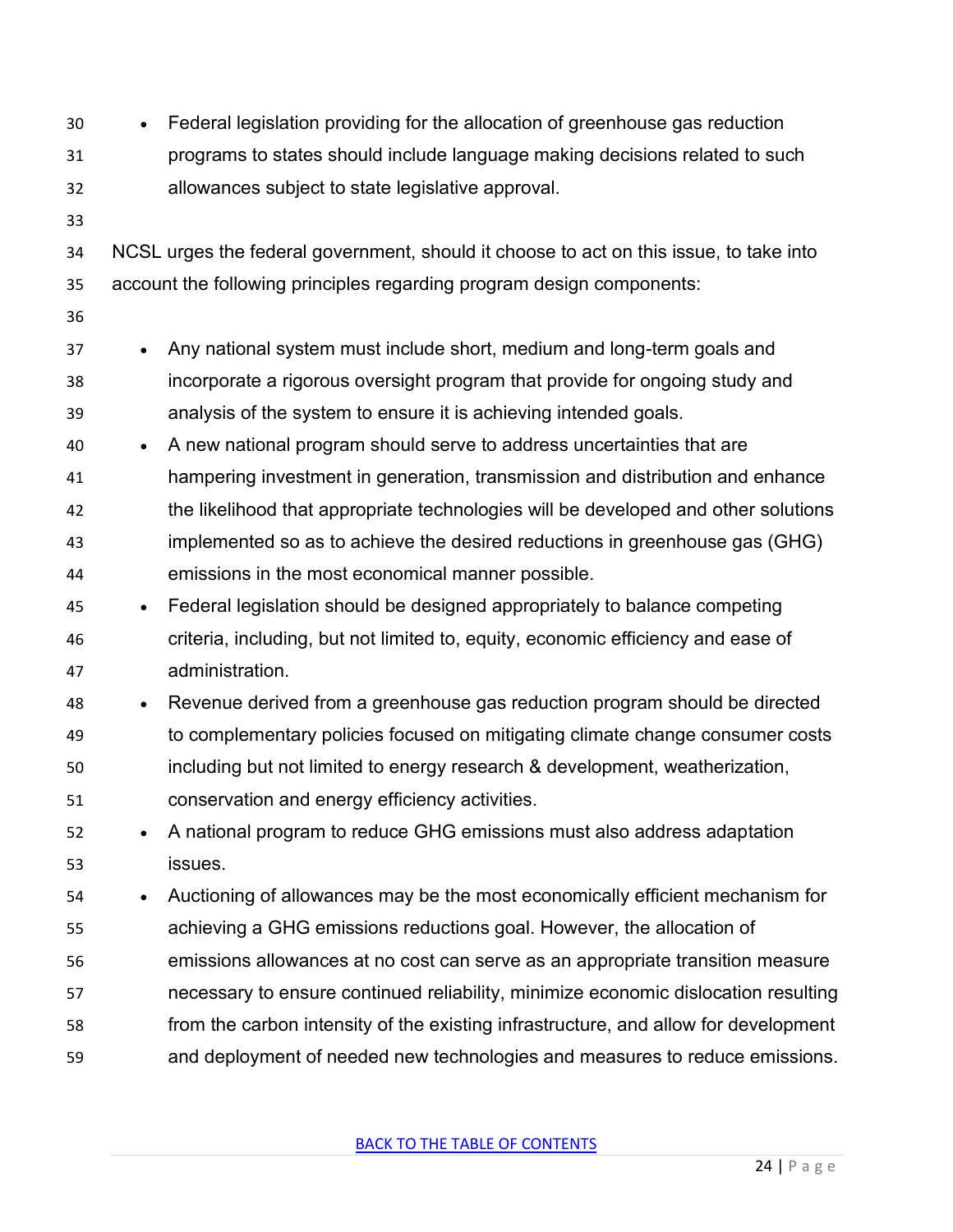- Priority distribution of allowances at no cost should be to those entities in affected sectors where existing regulatory structure provides the necessary oversight to ensure that the value of such allowances is accounted for in establishing price rates for consumers.
- The allocation of GHG reduction program to states under a federal GHG reduction program should include language making decisions related to such allowances subject to state legislative approval.
- The establishment of any new federal program should include provisions for transparent reporting and accountability and incorporate the use of third-party verification to ensure reported outcomes are verifiable.
- The federal government shall restrict carbon capture and storage incentives for projects that involve the transfer of carbon by interstate pipelines to those certified by state public utility commissions or other state regulatory bodies to have demonstrated, by clear and convincing evidence, that a project will: 1) result in a net life-cycle reduction in atmospheric carbon, with financial awards 75 tied to such reductions, pursuant to a state's climate action plan adopted by the Legislature or approved by the governor; and 2) permanently restore damage to
- wetlands, woodlands, prairie, rivers, streams and other natural resources, as well
- as the productivity of disturbed farmland, as a result of construction, operation or
- future abandonment."
- 

# **Unintended Consequences**

NCSL believes that federal legislation regarding the reduction of greenhouse gases

- should take into account the implications of actions and/or inactions on economic
- development, energy security, and those most vulnerable citizens. Evaluation should
- include the life cycle impacts of policy options including ancillary impacts.

NCSL believes that federal legislation should require continuing assessments of the

- potential impacts to the United States of climate change, by state or region including
- effects on water resources, agriculture, infrastructure, natural systems, environmental
- quality, public health, biodiversity and the cultures of our native peoples. Such an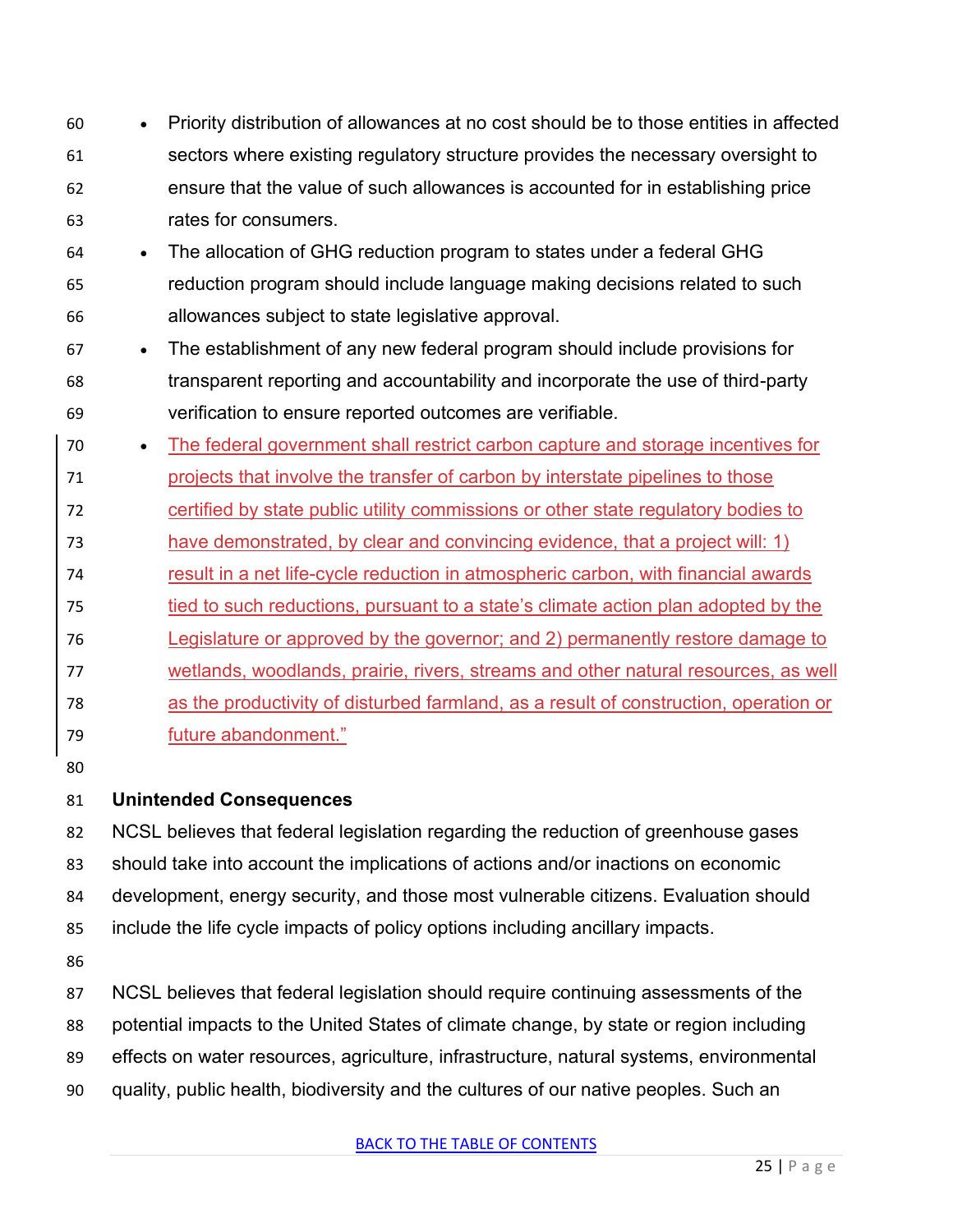assessment will support the development of domestic and international adaptation-

- mitigation strategies. The Environmental Protection Agency (EPA) should provide
- funding and assist states in developing assessments and adaptation plans at the state
- and regional level.
- 
- NCSL also urges the federal government to fully consider how legislation will affect low-
- income households that already struggle to balance needs and expenses. NCSL
- encourages the federal government to expand and enhance long-term funding for the
- Department of Energy's Weatherization Assistance Program and to ensure that any new
- federal program does not undermine existing federal, state and private sector energy
- assistance and outreach programs that assist our most vulnerable citizens.
- 

## **Research and Development**

- NCSL strongly urges the federal government to authorize and appropriate funding and
- provide other incentives to spur expanded research and development (R&D), as well as
- advance the demonstration and deployment of new and existing technologies to
- improve energy efficiency, advance mitigation strategies and reduce GHG emissions.
- NCSL urges the federal government:
- 110 To ensure that legislation not limit the diversity of technologies supported, as future advancements cannot be predicted.
- To take into account state and regional differences, and not limit or specify the technologies used in each state and ensure sufficient flexibility for each State to determine how to best achieve nationally-set goals.
- 115 To promote current and future innovations and expand the use of such 116 technology through R&D transfer agreements with other countries.
- 

## **Carbon Sequestration and Environmental Management**

- NCSL supports activities aimed at increasing the natural carbon sequestration of CO2
- which includes, but is not limited to sustainable timber harvesting, control burns,
- reseeding and rehabilitation of natural and introduced grassland plants.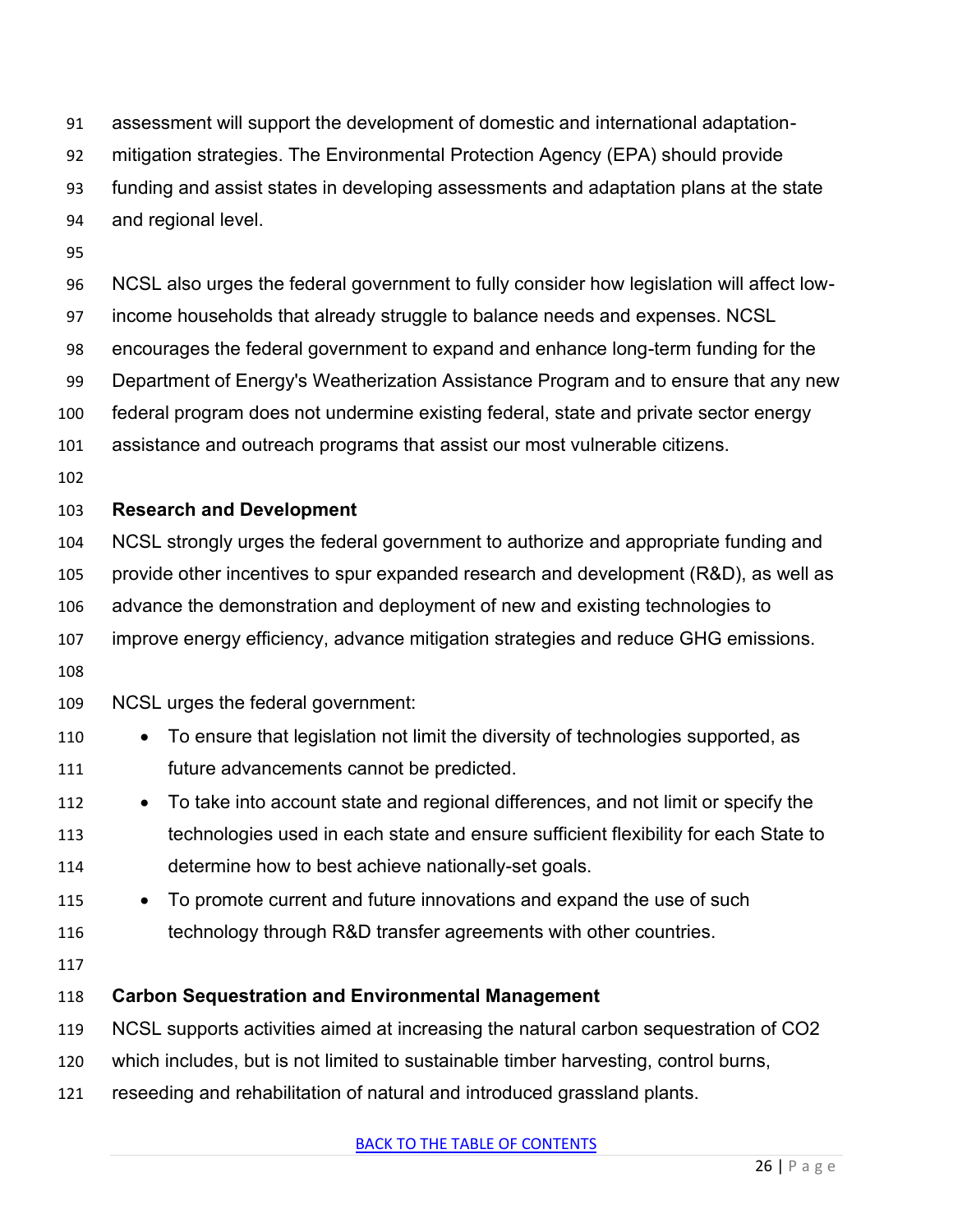NCSL urges the federal government:

 • To support carbon sequestration via regeneration techniques – including raising the cap on the U.S. Forest Service's Reforestation Trust Fund to address the backlog, creating a national strategy to increase nursery capacity and funding for nurseries, and establishing new grant programs which serve to enhance urban and rural forests.

- To support carbon sequestration through improved forest management activities, including – streamlining environmental review for the protection of watersheds and critical infrastructure to improve forest health and resiliency, permanently reauthorizing Good Neighbor Authority and expanding the uses of revenues for states to include reforestation, and authorizing funding for the State and Private Forest Landscape-Scale Restoration Program.
- To promote the elimination of taxation on grant funds and financial incentives to producers for planting windbreaks, due to the many conservation benefits windbreaks provide to the public including the sequestration of carbon.
- 
- To support technical training for natural resource professionals to provide assistance to producers for successful windbreak establishment and renovation practices.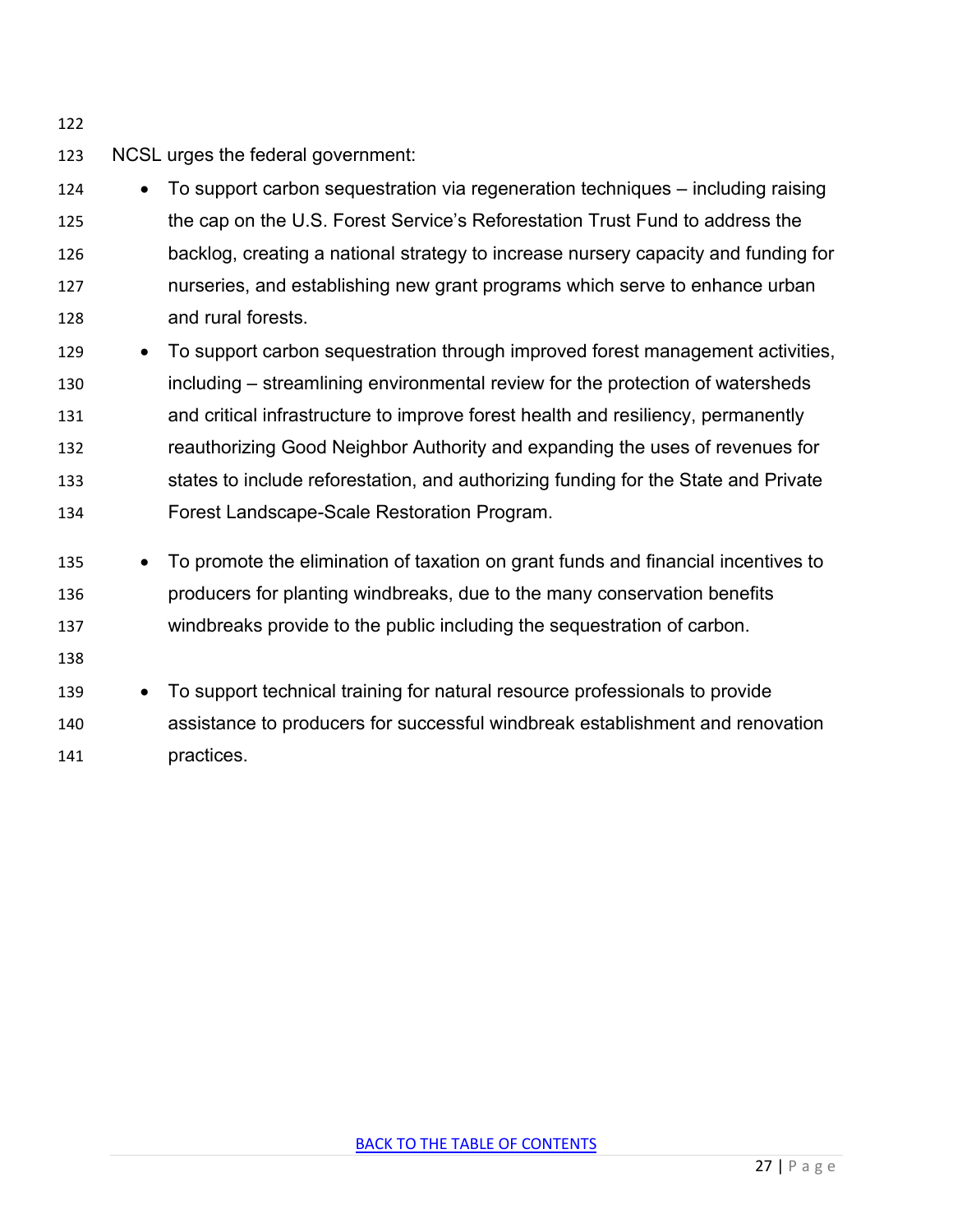<span id="page-27-0"></span> **POLICY: THE NATIONAL INFRASTRUCTURE BANK ACT, H.R. 3339**

## **TYPE: PROPOSED RESOLUTION**

| 5              | <b>WHEREAS, The American Society of Civil Engineers (ASCE) stated in its 2021 report</b>      |
|----------------|-----------------------------------------------------------------------------------------------|
| 6              | card that the United States received a grade of C- regarding the current state of             |
| $\overline{7}$ | infrastructure and that more than six trillion dollars would be needed to restore the         |
| 8              | nation's infrastructure to a state of good repair. Over two trillion dollars is currently not |
| 9              | funded and necessary new, 21 <sup>st</sup> Century projects are unfunded; and                 |
| 10             |                                                                                               |
| 11             | <b>WHEREAS</b> , the infrastructure crisis is well documented. Every two minutes there is a   |
| 12             | water line break causing a loss of 6 billion gallons of treated water a day. 43% of our       |
| 13             | roadways are in poor or mediocre condition, and 46,000 bridges are in urgent need of          |
| 14             | repair; and                                                                                   |
| 15             |                                                                                               |
| 16             | <b>WHEREAS, Congress introduced HR 3339, The National Infrastructure Bank Act, to</b>         |
| 17             | create a \$5 trillion National Infrastructure Bank. This bank will require no new federal     |
| 18             | spending and no new federal taxes, and has been done successfully many times in U.S.          |
| 19             | history; and                                                                                  |
| 20             |                                                                                               |
| 21             | <b>WHEREAS, the National Infrastructure Bank will be a commercial bank created by</b>         |
| 22             | Congress with a federal mandate to invest in all hard infrastructure needs of the nation;     |
| 23             | and,                                                                                          |
| 24             |                                                                                               |
| 25             | <b>WHEREAS, the \$5 Trillion National Infrastructure Bank will complement the Bipartisan</b>  |
| 26             | Infrastructure Law (BIL), which will spend only \$550 billion of new money. The need is       |
| 27             | \$5 trillion, and the BIL falls short on every category outlined by the civil engineers; and  |
| 28             |                                                                                               |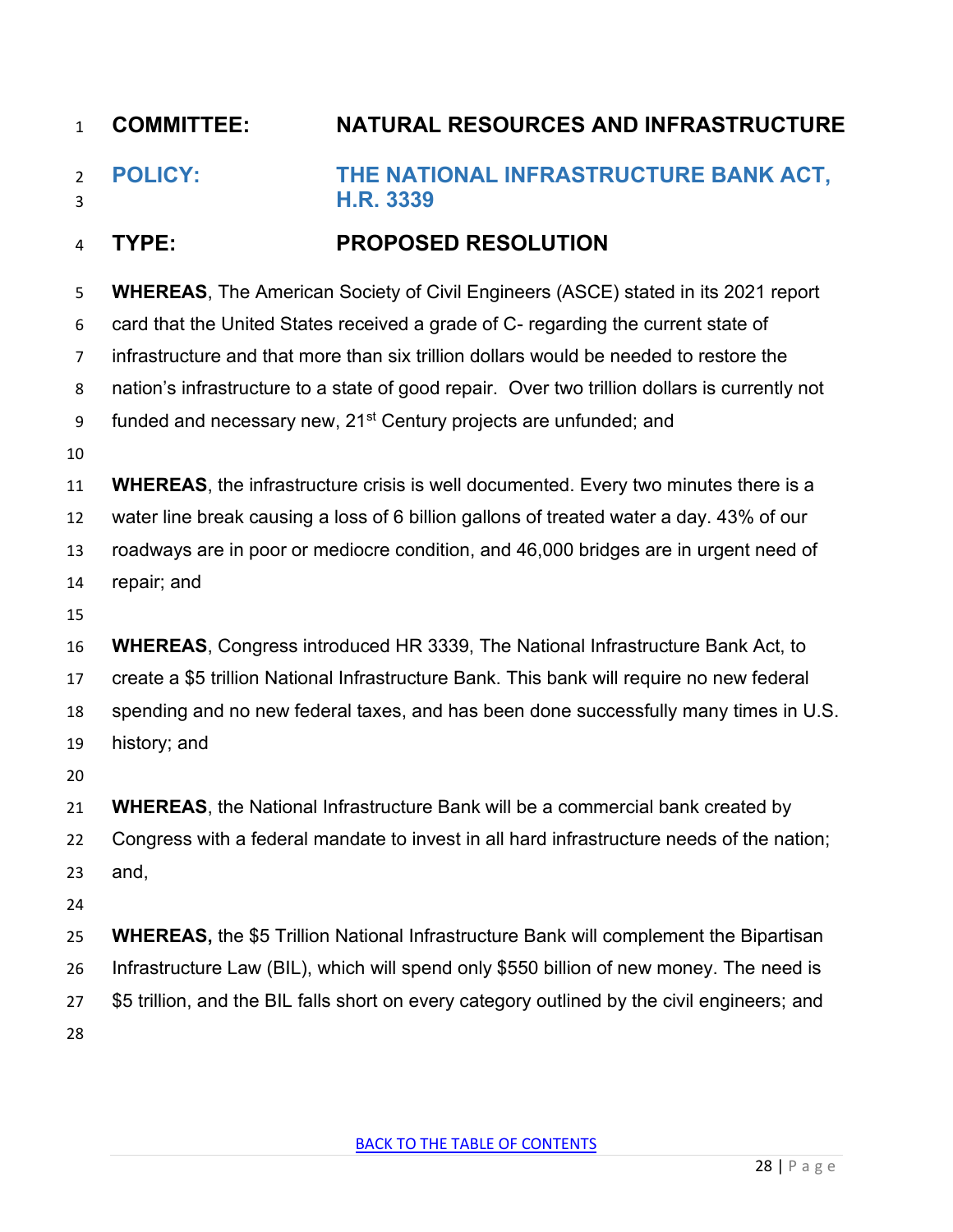- **WHEREAS**, only a National Infrastructure Bank is capable of fixing everything.
- Congress plans no more spending, and states and cities do not have the resources to

address the need; and

- 
- **WHEREAS**, the National Infrastructure Bank will create millions of new high-paying
- jobs, mandate Buy America policies, and increase GDP by 5% per annum. All states
- and jurisdictions will benefit equally; and
- 
- **WHEREAS**, twenty-five state legislatures have introduced resolutions urging congress
- to create this \$5 trillion National Infrastructure Bank. Four passed one house and three
- have passed both houses. The National Black Caucus of State Legislators endorsed the
- legislation as have dozens of county and city councils.
- 

**NOW, THEREFORE, BE IT RESOLVED**, that the National Conference of State

- Legislatures hereby calls Congress to pass HR 3339 the National Infrastructure Bank
- Act; and,
- 
- **BE IT FURTHER RESOLVED**, that NCSL will send copies of this resolution to all
- members of Congress and to the President of the United States.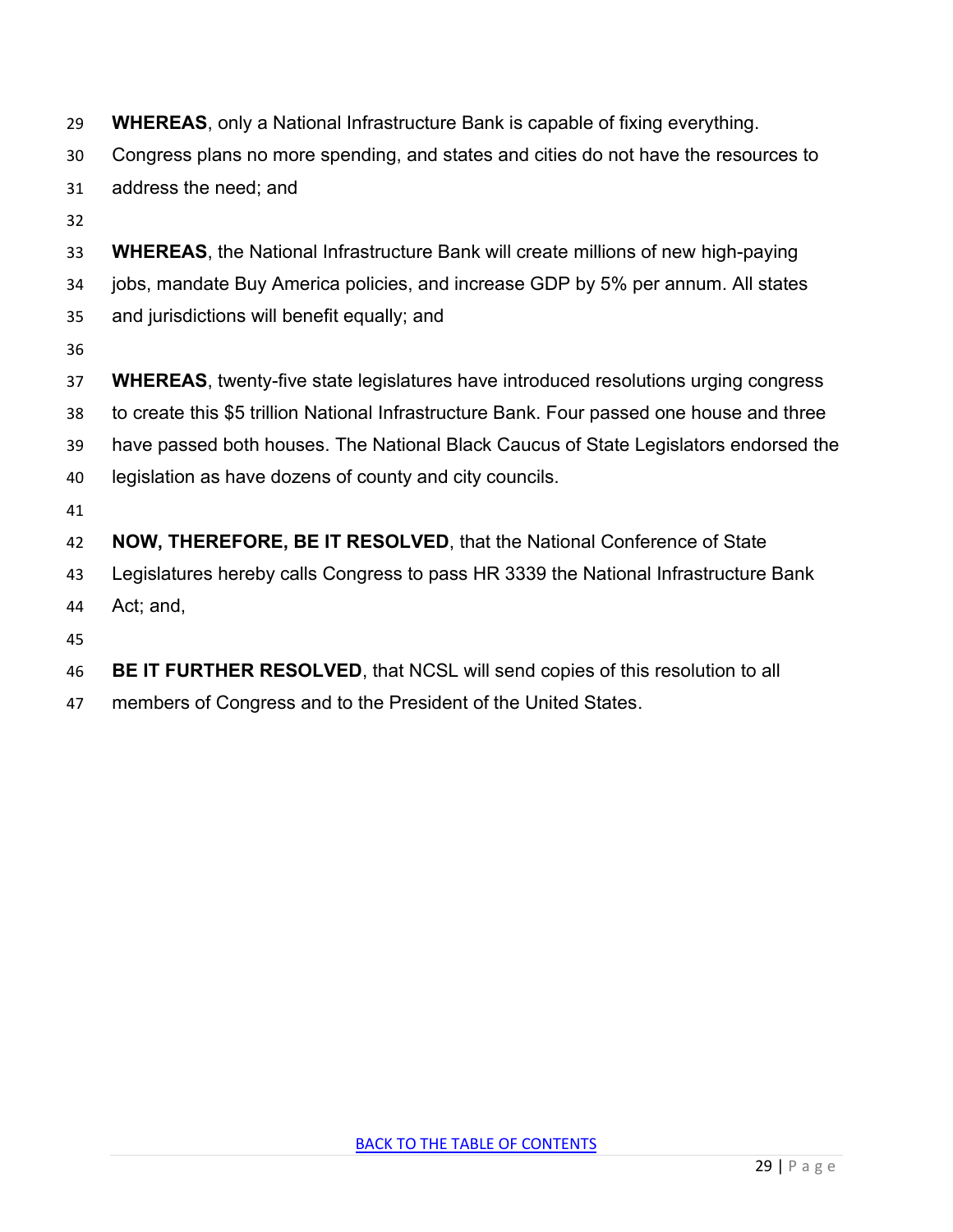<span id="page-29-0"></span>

| $\mathbf{1}$             | <b>COMMITTEE:</b>                         | NATURAL RESOURCES AND INFRASTRUCTURE                                                                 |
|--------------------------|-------------------------------------------|------------------------------------------------------------------------------------------------------|
| $\overline{2}$<br>3<br>4 | <b>POLICY:</b>                            | <b>STATE-SUPPORTED GRADE CROSSING</b><br><b>SAFETY ELIMINATION AND SEPARATION</b><br><b>PROGRAMS</b> |
| 5                        | TYPE:                                     | <b>PROPOSED RESOLUTION</b>                                                                           |
| 6                        |                                           | <b>WHEREAS, the National Conference of State Legislatures wishes to support sound</b>                |
| 7                        |                                           | public policies that encourage states to take matters into their own control to protect              |
| 8                        |                                           | human life, preserve mobility and enhance economic development by creating state-                    |
| 9                        |                                           | funded, highway-railroad grade crossing safety enhancements, including roadway                       |
| 10                       | separations and eliminations; and         |                                                                                                      |
| 11                       |                                           |                                                                                                      |
| 12                       |                                           | <b>WHEREAS, there are more than 200,000 at-grade, public railroad crossings throughout</b>           |
| 13                       | the country; and                          |                                                                                                      |
| 14                       |                                           |                                                                                                      |
| 15                       |                                           | <b>WHEREAS, thanks to billions of dollars of upgrades to grade crossing warning features</b>         |
| 16                       |                                           | including gates, lights and bells, since 1981 grade crossing collisions have decreased               |
| 17                       |                                           | from 9,461 collisions, down 443%, to 2,131 collisions in 2021; and                                   |
| 18                       |                                           |                                                                                                      |
| 19                       |                                           | <b>WHEREAS, since 1981, grade crossing collisions have decreased from 728 fatalities,</b>            |
| 20                       | down 307%, to 237 fatalities in 2021; and |                                                                                                      |
| 21                       |                                           |                                                                                                      |
| 22                       |                                           | <b>WHEREAS, since 1981 grade crossing collisions have decreased from 3,293 injuries,</b>             |
| 23                       | down 504%, to 653 injuries; and           |                                                                                                      |
| 24                       |                                           |                                                                                                      |
| 25                       |                                           | <b>WHEREAS, the National Association of County Officials (NACo), National League of</b>              |
| 26                       |                                           | Cities (NLC), and American Association of State Highway and Transportation Officials                 |
| 27                       |                                           | (AASHTO) have previously urged Congress to support improved rail safety programs,                    |
| 28                       |                                           | including supporting additional founding to local governments, state, and railroads to               |
| 29                       |                                           | further improve grade crossings and separations allowing for safer interactions between              |
| 30                       | road and rail traffic; and                |                                                                                                      |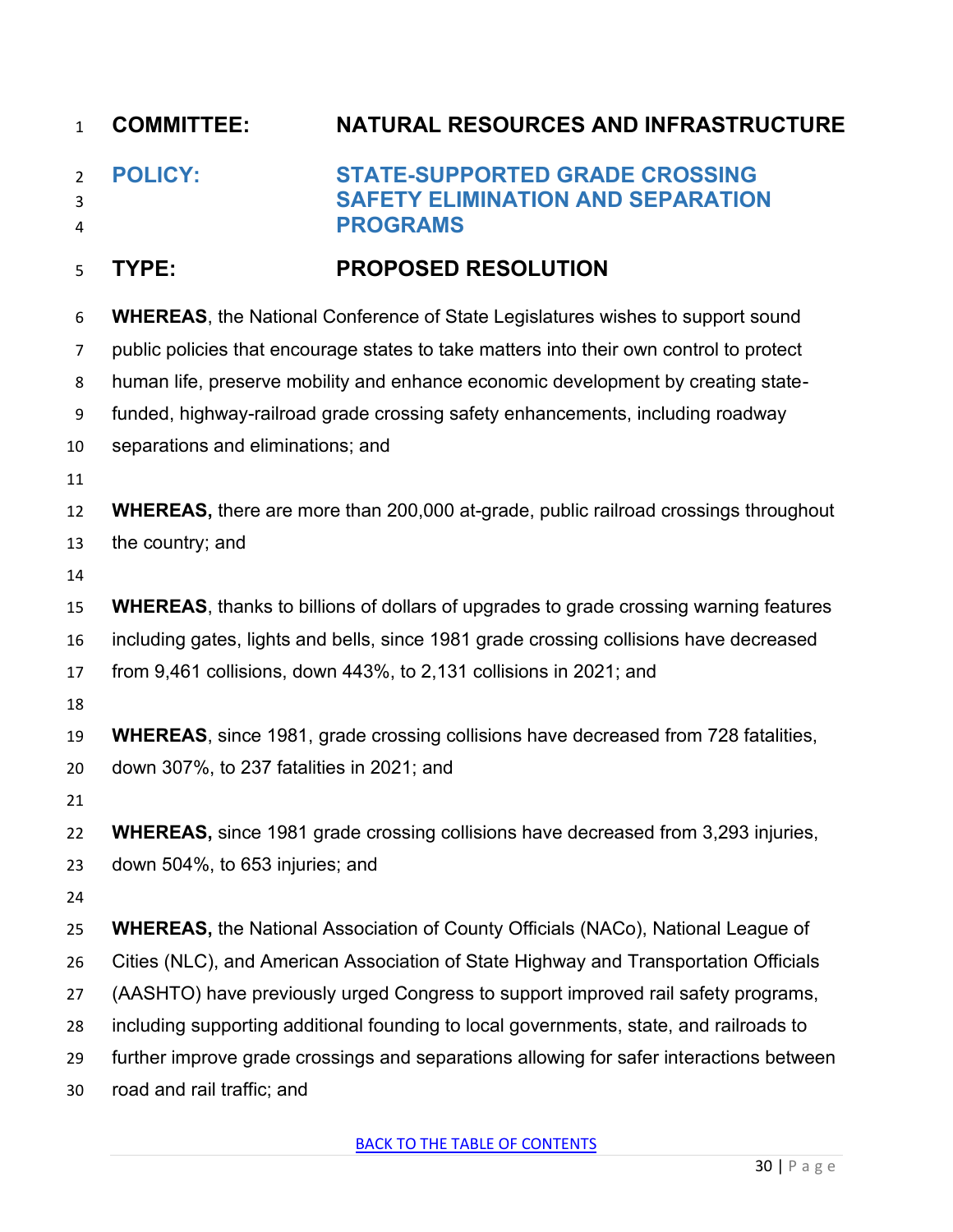| <b>WHEREAS, rail interstate networks between cities and regions provide essential</b>       |
|---------------------------------------------------------------------------------------------|
| transportation flow for American goods and passengers; and                                  |
|                                                                                             |
| <b>WHEREAS, these rail interstate networks are essential to the American economy but in</b> |
| cities, towns, villages, and states throughout the country, their localized presence can    |
| cause negative externalities including road congestion for extended periods of time at      |
| rail crossings; and                                                                         |
|                                                                                             |
| <b>WHEREAS, the federal Infrastructure Investment and Jobs Act includes approximately</b>   |
| \$3 billion in funding to be administered by the Federal Railroad Administration over the   |
| next 5 years to build new grade separations and eliminate more road-rail crossings          |
| throughout the nation; and                                                                  |
|                                                                                             |
| <b>WHEREAS,</b> some state legislatures have created their own, dedicated state grade       |
| crossing separation, elimination, and safety enhancement program to leverage those          |
| federal dollars in order to unlock new economic development, safety enhancements,           |
| and railroad fluidity opportunities throughout each state; and                              |
|                                                                                             |
| <b>WHEREAS, 23 U.S.C. Section 130's Railway Highway Crossing Program was</b>                |
| introduced in 1987 and over the past 35 years has annually funded several hundred           |
| million dollars of federal match for at-grade crossing enhancements, eliminations, and      |
| separations that have driven down vehicular and pedestrian fatalities, injuries, and        |
| collisions; and                                                                             |
|                                                                                             |
| <b>WHEREAS, as part of IIJA, Congress increased incentive payments for grade crossing</b>   |
| closures from the previous cap of \$7,500 to the new level of \$100,000 within the federal  |
| Section 130 Grade Crossing Safety Fund; and                                                 |
| <b>WHEREAS, also as part of IIJA, Congress expanded the eligible activities under the</b>   |
| Section 130 Program to now cover replacement of functionally obsolete warning               |
| <b>BACK TO THE TABLE OF CONTENTS</b>                                                        |
| $31$   Page                                                                                 |